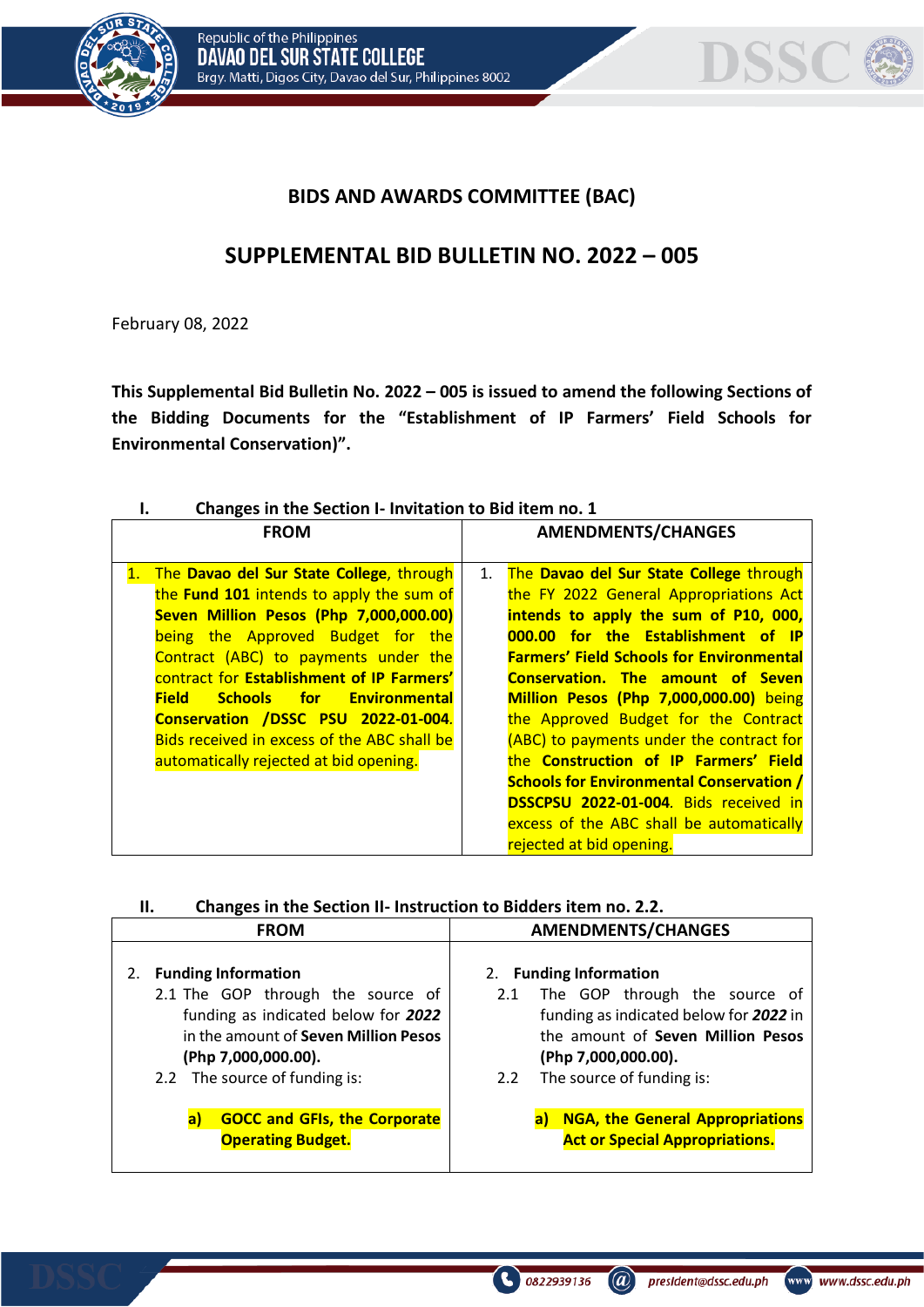



#### **III. Changes in the Parameters**

### **2. Scope of Work**

#### **2.1 Preliminary Design.**

Prospective bidders shall submit in 20"x 30" blueprint (One set only).

(For the drawings/designs) the **development proposal** containing the design drawings based on the design concept provided in section VI: All measurements shall be expressed in metric units.

Prospective bidders shall submit in 20"x 30" blueprint (One set only).

the drawings/designs **development proposal containing** design drawings based on the design concept provided in section VI measurements shall be expressed <mark>metric units.</mark>

#### i. 3D walkthrough

- (For Exterior showing all the sides and top view of the roof)
- (For Interior showing the production area)
- ii. Site Development Plan of scale not smaller than 1:200 (signed and sealed)
- iii.Perspective View of the Building, Photorealistic Presentation (signed and sealed)
- iv.Floor Plans, clearly labeled (signed and sealed)
- v. Building Elevations, four (4) views, clearly labeled (signed and sealed)
- vi.Building Sections, two (2) sections, clearly labeled (signed and sealed)
- vii. Interior Designs, in perspective view (signed and sealed)

#### **FROM AMENDMENTS/CHANGES**

**2. Scope of Work**

**2.1 Preliminary Design.** 

Prospective bidders shall submit in 20"x 30" blueprint (One set only).

(For the drawings/designs) the **development proposal** containing the design drawings based on the design concept provided in section VI: All measurements shall be expressed in metric units.

- i. 3D walkthrough
	- (For Exterior showing all the sides and top view of the roof)
	- **•** (For Interior showing the receiving lobby)
- ii. Site Development Plan of scale not smaller than 1:200 (signed and sealed)
- iii.Perspective View of the Building, Photorealistic Presentation (signed and sealed)
- iv.Floor Plans, clearly labeled (signed and sealed)
- v. Building Elevations, four (4) views, clearly labeled (signed and sealed)
- vi.Building Sections, two (2) sections, clearly labeled (signed and sealed)
- vii. Interior Designs, in perspective view (signed and sealed)
- viii. Engineering Plans and Details *(Structural-Foundation plan)*  (signed and sealed)
- ix.Signed and sealed structural design, analysis of the structure.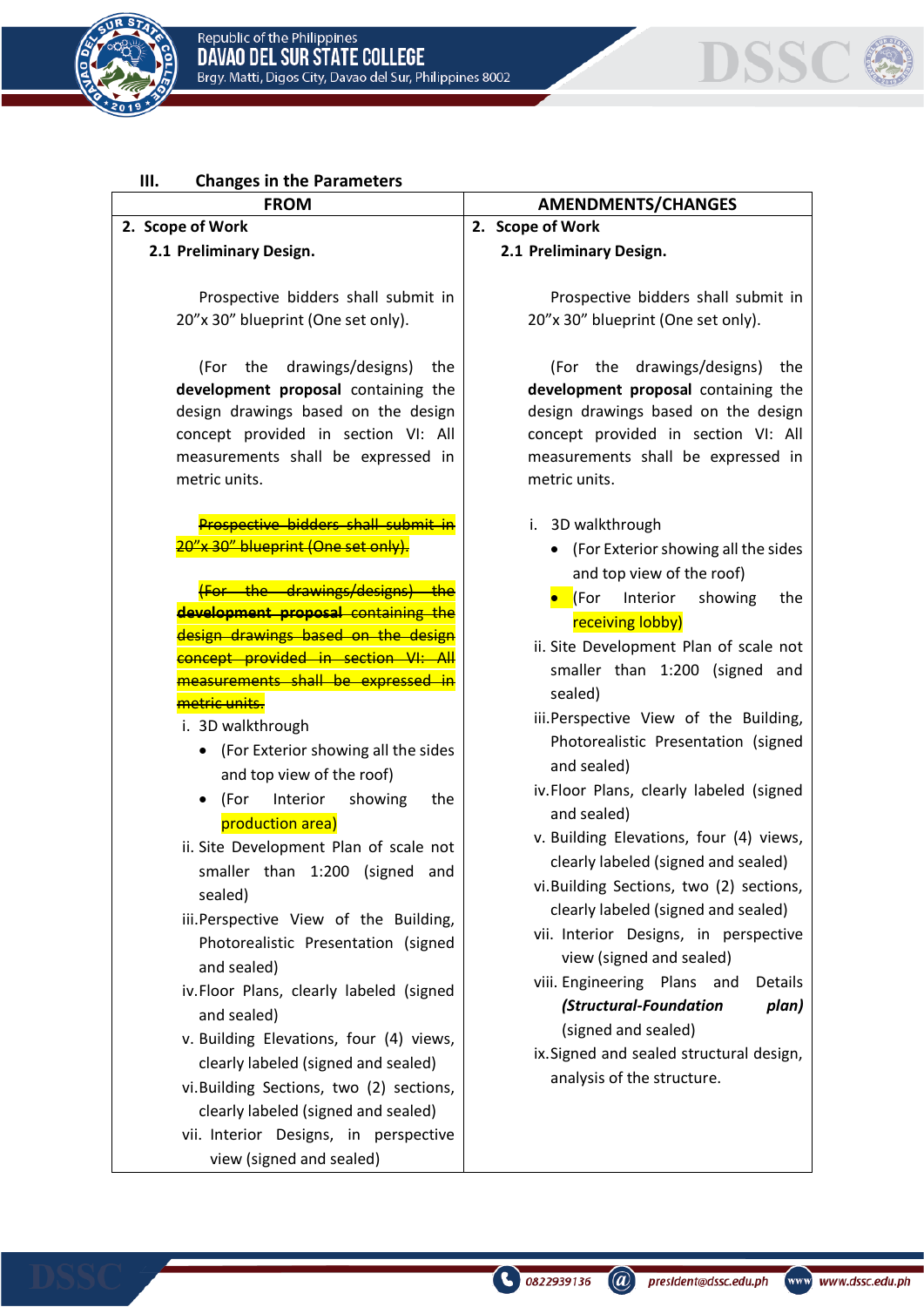



| viii. Engineering Plans and<br>Details<br>(Structural-Foundation<br>plan)<br>(signed and sealed)<br>ix. Signed and sealed structural design,<br>analysis of the structure.                                                                                                                                                                                                                                                                                                                                                                                                                                                                                                                                                                                                                                                                                                                                                                                                                                                                                                                                                      |                                                                                                                                                                                                                                                                                                                                                                                                                                                                                                                                                                                                                                                                                                                                                                                                                                                                                                                                                                                                                                                                                              |
|---------------------------------------------------------------------------------------------------------------------------------------------------------------------------------------------------------------------------------------------------------------------------------------------------------------------------------------------------------------------------------------------------------------------------------------------------------------------------------------------------------------------------------------------------------------------------------------------------------------------------------------------------------------------------------------------------------------------------------------------------------------------------------------------------------------------------------------------------------------------------------------------------------------------------------------------------------------------------------------------------------------------------------------------------------------------------------------------------------------------------------|----------------------------------------------------------------------------------------------------------------------------------------------------------------------------------------------------------------------------------------------------------------------------------------------------------------------------------------------------------------------------------------------------------------------------------------------------------------------------------------------------------------------------------------------------------------------------------------------------------------------------------------------------------------------------------------------------------------------------------------------------------------------------------------------------------------------------------------------------------------------------------------------------------------------------------------------------------------------------------------------------------------------------------------------------------------------------------------------|
| <b>DESIGN PARAMETERS</b>                                                                                                                                                                                                                                                                                                                                                                                                                                                                                                                                                                                                                                                                                                                                                                                                                                                                                                                                                                                                                                                                                                        | <b>DESIGN PARAMETERS</b>                                                                                                                                                                                                                                                                                                                                                                                                                                                                                                                                                                                                                                                                                                                                                                                                                                                                                                                                                                                                                                                                     |
| <b>ARCHITECTURAL DESIGN PARAMETERS</b>                                                                                                                                                                                                                                                                                                                                                                                                                                                                                                                                                                                                                                                                                                                                                                                                                                                                                                                                                                                                                                                                                          | <b>ARCHITECTURAL DESIGN PARAMETERS</b>                                                                                                                                                                                                                                                                                                                                                                                                                                                                                                                                                                                                                                                                                                                                                                                                                                                                                                                                                                                                                                                       |
| <b>II. General Drawing Guidelines</b>                                                                                                                                                                                                                                                                                                                                                                                                                                                                                                                                                                                                                                                                                                                                                                                                                                                                                                                                                                                                                                                                                           | <b>II. General Drawing Guidelines</b>                                                                                                                                                                                                                                                                                                                                                                                                                                                                                                                                                                                                                                                                                                                                                                                                                                                                                                                                                                                                                                                        |
| 1. General:<br>$\Box$ All drawings shall be computer-<br>drafted.<br>$\Box$ Keep the same orientation for all<br>plans. The north orientation shall be<br>indicated in all architectural floor<br>plans. The orientation of<br>the<br>architectural<br>plans<br>shall<br>be<br>consistent with all the engineering<br>plans.<br>Existing buildings and new works<br>⊔.<br>shall be clearly indicated and labeled<br>in the site plans.<br>$\Box$ Detailed plans shall have a scale not<br>smaller than 1:50 meters.<br>All materials shall be fire and<br>$\Box$<br>moisture resistant, non-toxic and<br>non-attractive to termite attack.<br>Door knobs shall be of lever type and<br>made of stainless steel for all<br>wooden doors. Provide grab bar<br>stainless steel (304) 1" diameter for<br>all frameless glass doors. Installation<br>height shall conform to BP 344.<br>Use flat latex paints for ceilings.<br>$\Box$<br>Interior wall finish shall be of semi-<br>gloss acrylic latex paints, while<br>exterior finish shall be of watertight<br>solvent-based paints.<br>Spot details like plans, elevations,<br>ப | General:<br>1.<br>$\Box$ All drawings shall be computer-<br>drafted.<br>$\Box$ Keep the same orientation for all<br>plans. The north orientation shall<br>be indicated in all architectural<br>floor plans. The orientation of the<br>architectural plans<br>shall<br>be<br>consistent with all the engineering<br>plans.<br>$\square$ Existing buildings and new works<br>shall be clearly indicated and<br>labeled in the site plans.<br>Detailed plans shall have a scale<br>⊔ ⊢<br>not smaller than 1:50 meters.<br>$\Box$ All materials shall be fire and<br>moisture resistant, non-toxic and<br>non-attractive to termite attack.<br>Door knobs shall be of lever type<br>and made of stainless steel for all<br>wooden doors. Provide grab bar<br>stainless steel (304) 1" diameter<br>for all frameless glass doors.<br>Installation height shall conform to<br>BP 344.<br>$\Box$ Use flat latex paints for ceilings.<br>Interior wall finish shall be of semi-<br>gloss acrylic latex paints, while<br>finish<br>shall<br>be<br>0f<br>exterior<br>watertight solvent-based paints. |
| and sections shall have a scale not<br>smaller than 1:10 meters.                                                                                                                                                                                                                                                                                                                                                                                                                                                                                                                                                                                                                                                                                                                                                                                                                                                                                                                                                                                                                                                                |                                                                                                                                                                                                                                                                                                                                                                                                                                                                                                                                                                                                                                                                                                                                                                                                                                                                                                                                                                                                                                                                                              |
|                                                                                                                                                                                                                                                                                                                                                                                                                                                                                                                                                                                                                                                                                                                                                                                                                                                                                                                                                                                                                                                                                                                                 |                                                                                                                                                                                                                                                                                                                                                                                                                                                                                                                                                                                                                                                                                                                                                                                                                                                                                                                                                                                                                                                                                              |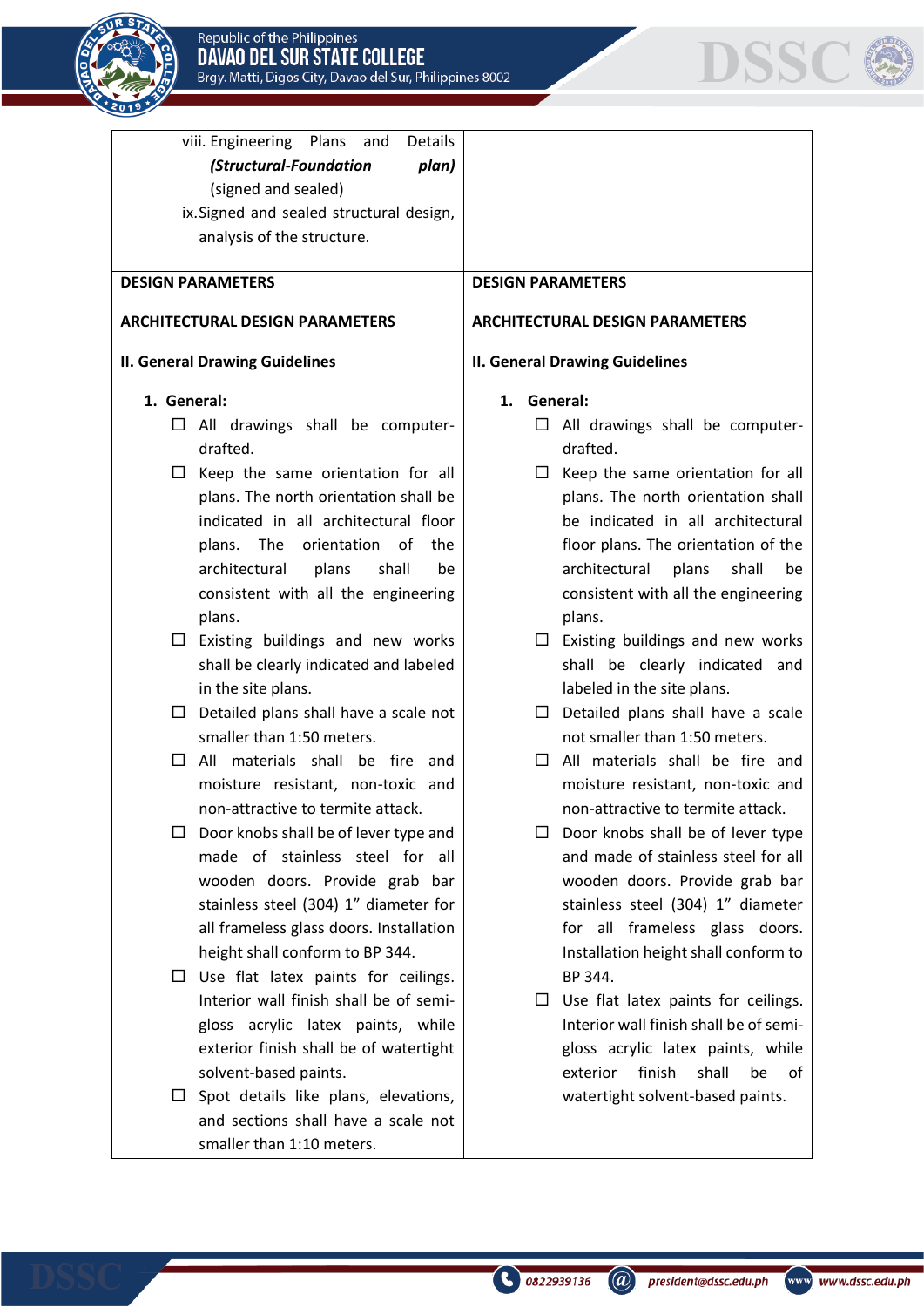



- $\Box$  Avoid notes such as 'see architectural detail' or 'see structural'. Always refer with a call out to the specific detail drawing and sheet
- 日 Glass windows shall be of dark gray type with a minimum thickness of six (6) millimeters on powder-coated aluminum frames.
- 日 Main entrance shall be made of frameless glass doors (tempered). Office and/or other doors shall be made of dark gray glass (tempered) panels on a powder-coated aluminum frame. Frameless glass doors (tempered) shall have a minimum thickness of twelve millimeters.
- **Glass walls and partition must be of** clear type (tempered) on a powdercoated aluminum frame and shall have a minimum thickness of twelve (12) millimeters except otherwise as required.
- $\Box$  All handrails shall be made of stainless steel (304) 1 ½" diameter, and railings must be 16mm square bar primed and painted finish.
- <del> $\boxdot$  Door knobs shall be of lever type and</del> made of stainless steel for all wooden doors. Provide grab bar stainless steel (304) 1" diameter for all frameless glass doors. Installation height shall conform to BP 344.
- 日 Use flat latex paints for ceilings. Interior wall finish shall be of semigloss acrylic latex paints, while exterior finish shall be of watertight solvent-based paints.

 $\Box$  Floor finish for wet areas shall be of non-skid tile finish 600X600mm and wall tile for wet areas shall be 600X600mm 4-layers glazed tile.

- $\Box$  Spot details like plans, elevations, and sections shall have a scale not smaller than 1:10 meters.
- □ Avoid notes such as 'see architectural detail' or 'see structural'.

Always refer with a call out to the specific detail drawing and sheet

- All handrails shall be made of stainless steel (304) 1 ½" diameter, and railings must be 16mm square bar primed and painted finish.
- $\Box$  Floor finish for wet areas shall be of non-skid tile finish 600X600mm and wall tile for wet areas shall be 600X600mm 4-layers glazed tile. Synthetic granite tiles 600X600mm shall be used for all floors.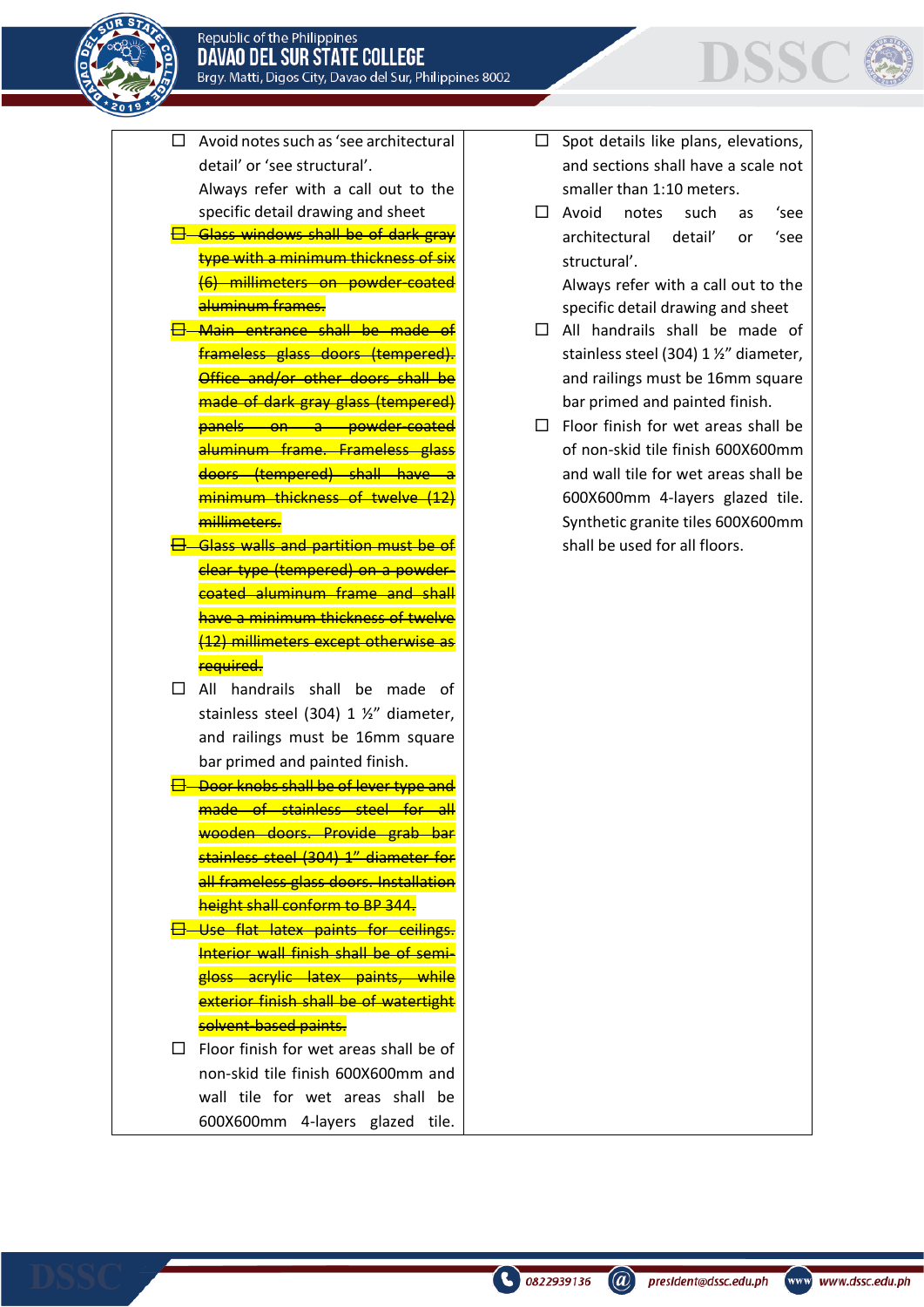



Synthetic granite tiles 600X600mm shall be used for all floors. Spot details like plans, elevations, and sections shall have a scale not smaller than 1:10 meters. Avoid notes such as 'see architectural detail' or 'see structural'. Always refer with a call out to the <mark>specific detail drawing and sheet</mark> **DESIGN PARAMETERS DESIGN PARAMETERS ARCHITECTURAL DESIGN PARAMETERS ARCHITECTURAL DESIGN PARAMETERS II. General Drawing Guidelines II. General Drawing Guidelines** 1. General: 1. General:  $\Box$  All drawings shall be computer-drafted.  $\Box$  All drawings shall be computer-drafted.  $\Box$  Keep the same orientation for all plans.  $\Box$  Keep the same orientation for all plans. The north orientation shall be indicated The north orientation shall be indicated in all architectural floor plans. The in all architectural floor plans. The orientation of the architectural plans orientation of the architectural plans shall be consistent with all the shall be consistent with all the engineering plans. engineering plans.  $\Box$  Existing buildings and new works shall  $\Box$  Existing buildings and new works shall be clearly indicated and labeled in the be clearly indicated and labeled in the site plans. site plans.  $\Box$  Detailed plans shall have a scale not  $\Box$  Detailed plans shall have a scale not smaller than 1:50 meters. smaller than 1:50 meters.  $\Box$  All materials shall be fire and moisture  $\Box$  All materials shall be fire and moisture resistant, non-toxic and non-attractive resistant, non-toxic and non-attractive to termite attack. to termite attack.  $\Box$  Door knobs shall be of lever type and  $\Box$  Door knobs shall be of lever type and made of stainless steel for all wooden made of stainless steel for all wooden doors. Provide grab bar stainless steel doors. Provide grab bar stainless steel (304) 1" diameter for all frameless glass (304) 1" diameter for all frameless glass doors. Installation height shall conform doors. Installation height shall conform to BP 344. to BP 344  $\Box$  Use flat latex paints for ceilings. Interior  $\Box$  Use flat latex paints for ceilings. Interior wall finish shall be of semi-gloss acrylic wall finish shall be of semi-gloss acrylic latex paints, while exterior finish shall be latex paints, while exterior finish shall of watertight solvent-based paints. be of watertight solvent-based paints.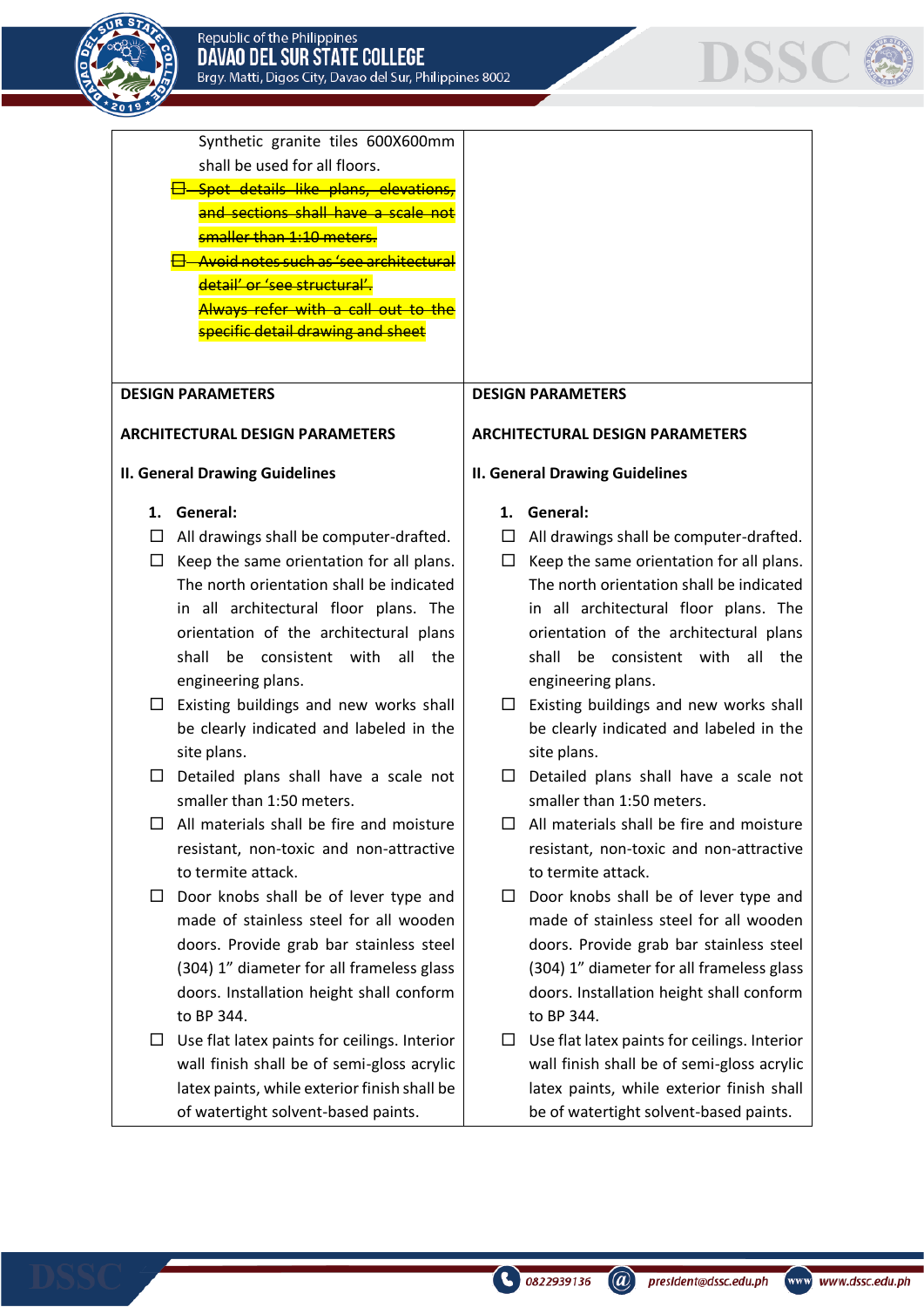

- $\square$  Spot details like plans, elevations, and sections shall have a scale not smaller than 1:10 meters.
- $\Box$  Avoid notes such as 'see architectural detail' or 'see structural'.
- Always refer with a call out to the specific detail drawing and sheet
- $\overline{\boxminus}$  Glass windows shall be of dark gray type with a minimum thickness of six (6) millimeters on powder-coated aluminum frames.
- Main entrance shall be made of frameless glass doors (tempered). Office and/or other doors shall be made of dark gray glass (tempered) panels on a powder-coated aluminum frame. Frameless glass doors (tempered) shall have a minimum thickness of twelve (12) millimeters.
- **Glass walls and partition must be of** clear type (tempered) on a powdercoated aluminum frame and shall have a minimum thickness of twelve (12) millimeters except otherwise as required.
- $\Box$  All handrails shall be made of stainless steel (304) 1 ½" diameter, and railings must be 16mm square bar primed and painted finish.
- Door knobs shall be of lever type and made of stainless steel for all wooden doors. Provide grab bar stainless steel (304) 1" diameter for all frameless glass doors. Installation height shall conform  $to$  BP 344.
- **H** Use flat latex paints for ceilings. Interior wall finish shall be of semi-gloss acrylic latex paints, while exterior finish shall be of watertight solvent-based paints.
- $\Box$  Floor finish for wet areas shall be of nonskid tile finish 600X600mm and wall tile for wet areas shall be 600X600mm 4-
- $\Box$  Spot details like plans, elevations, and sections shall have a scale not smaller than 1:10 meters.
- $\Box$  Avoid notes such as 'see architectural detail' or 'see structural'.
- Always refer with a call out to the specific detail drawing and sheet
- $\Box$  All handrails shall be made of stainless steel (304) 1 ½" diameter, and railings must be 16mm square bar primed and painted finish.
- $\Box$  Floor finish for wet areas shall be of non-skid tile finish 600X600mm and wall tile for wet areas shall be 600X600mm 4-layers glazed tile. Synthetic granite tiles 600X600mm shall be used for all floors.

### **2. Site Development Plan:**

- $\Box$  The site development plan shall have a scale not smaller than 1:200 meters and shall show the structures in relation to each other and its natural or built surroundings.
- $\Box$  The main entrance and facade of the building shall be oriented perpendicular to the access road.
- $\Box$  Wide entrance approach shall be incorporated in the plan.
- $\square$  Site Development Plan shall include the following.
	- a. Reference location and footprint of existing buildings, with the corresponding building names and dimensions, including distances between adjacent buildings, and distances between buildings and the nearest property line.
- **3. Floor Plans:**
- 4. All plans shall be 1: 100 meters. The same scale shall be used for the rest of the architectural, structural, sanitary,

 $\binom{1}{2}$  0822939136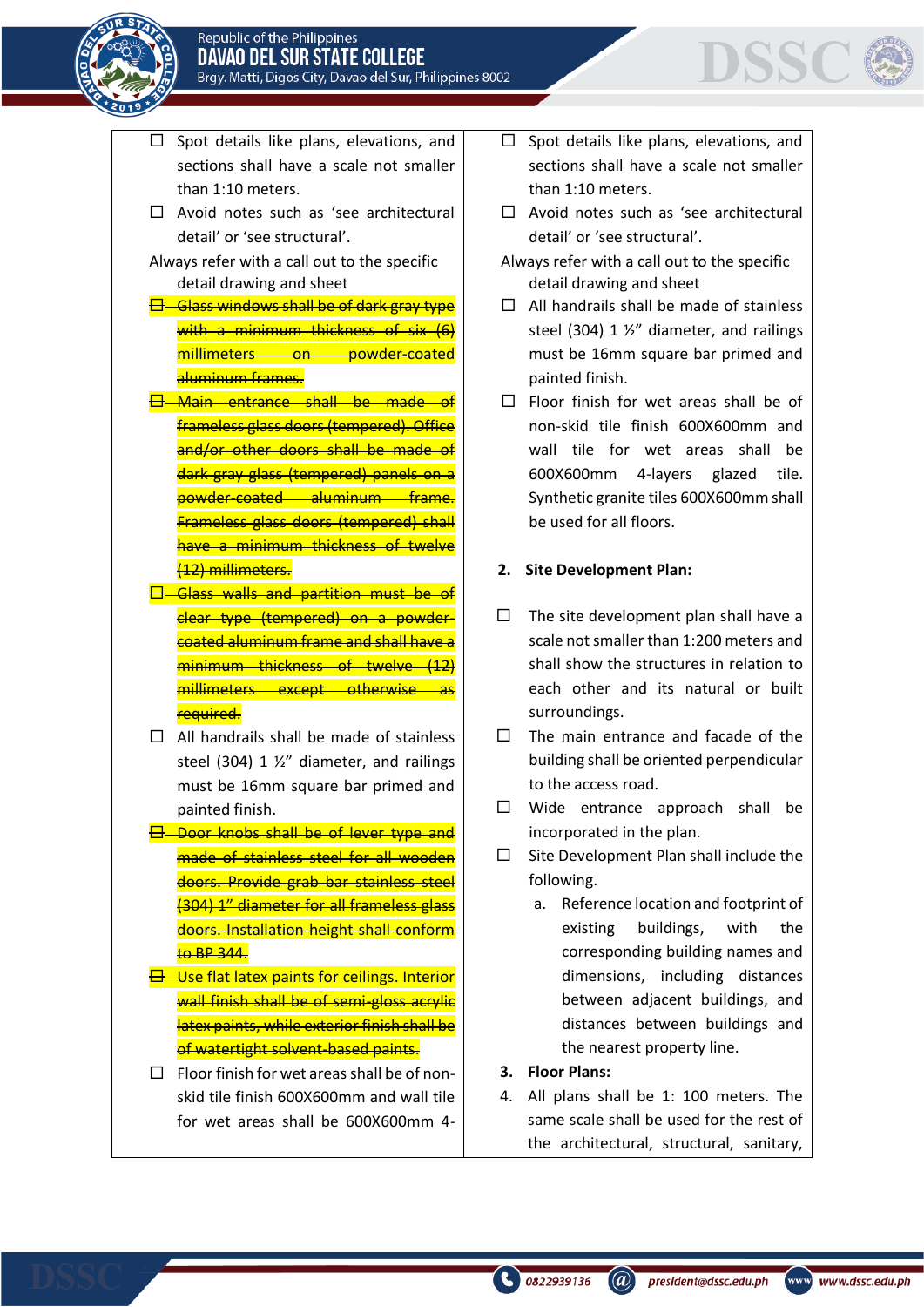

layers glazed tile. Synthetic granite tiles 600X600mm shall be used for all floors.

- Spot details like plans, elevations, and sections shall have a scale not smaller than 1:10 meters.
- Avoid notes such as 'see architectural detail' or 'see structural'. Always refer with a call out specific detail drawing and sheet

### **2. Site Development Plan:**

- $\Box$  The site development plan shall have a scale not smaller than 1:200 meters and shall show the structures in relation to each other and its natural or built surroundings.
- $\square$  The main entrance and facade of the building shall be oriented perpendicular to the access road.
- □ Wide entrance approach shall be incorporated in the plan.
- $\square$  Site Development Plan shall include the following.

#### a. Reference location of existing trees

b. Reference location and footprint of existing buildings, with the corresponding building names and dimensions, including distances between adjacent buildings, and distances between buildings and the nearest property line.

### **3. Floor Plans:**

- 4. All plans shall be 1: 100 meters. The same scale shall be used for the rest of the architectural, structural, sanitary, plumbing, electrical and mechanical plans, except for each trade's site plan, detailed plans and spot details.
- 5. It is required in the plan that the building shall have a reception desk, visitors lounge and seed to cup area, training room in the ground floors and L-shape

plumbing, electrical and mechanical plans, except for each trade's site plan, detailed plans and spot details.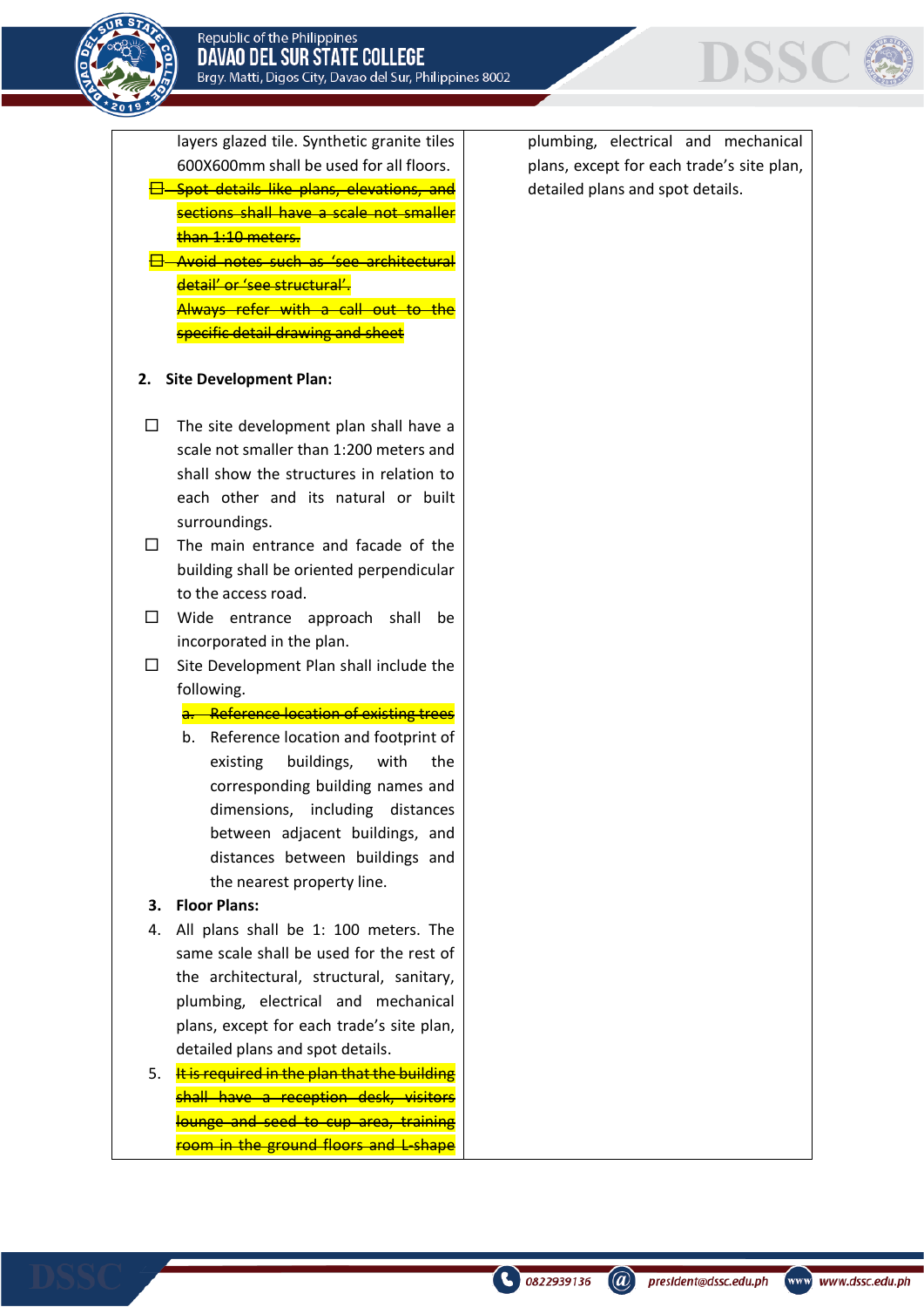



concreate staircase, stainless handrails from ground to 2<sup>nd</sup> floor. The 2<sup>nd</sup> floor shall have a dining area, coffee shop counter and office space.

#### **Minimum Room Requirements**

#### • **Faculty Office**

- a) Provide and conspicuously display printed texts of 80mm height, colored blue, on white 4mm thick plastic board indicating the title **FACULTY AND STAFF OFFICE** outside the room.
- b) Provide 0.6 x 1.2m length built-in wall cabinet on lamination finish. The cabinet shall be a combination of open and closed book shelves, desk drawers and open shelves for pictures and plaques display. The design shall be of modern executive type.
- The Faculty work station shall have a space for accommodation of at least 6 visitors.
- d) Provide pantry with a length of 2 meter made of granite tiles with kitchen sink, back splash 0.6m high and cupboards on marine plyboard laminated finished.
- e) Provide cubicle-type work station for office staff with convenience outlet (please see attached floor plan).
- f) Provide workstation for five (5) office staff with electrical provision for desktop computers.

#### • **Receiving/Information Counter**

a) The receiving/information counter serves as the first point of contact for the public with the IP Farmers Field School for Environmental Conservation building. Provide and conspicuously display printed texts of 80mm height, colored blue, on white 4mm thick plastic board indicating the title **INFORMATION.**

#### **Minimum Room Requirements**

#### • **Faculty Office**

a) Provide and conspicuously display printed texts of 80mm height, colored blue, on white 4mm thick plastic board indicating the title **FACULTY AND STAFF OFFICE** outside the room.

> b) Provide five (5) convenience outlet for desktop computers.

#### • **Receiving/Information Counter**

- a) The receiving/information counter serves as the first point of contact for the public with the IP Farmers Field School for Environmental Conservation building. Provide and conspicuously display printed texts of 80mm height, colored blue, on white 4mm thick plastic board indicating the title **INFORMATION.**
- b) Provide spotlights for posters at least three (3) **to highlight display items.**
- c) Provide three (3) convenience outlet and roughing-in for PABX Lines.

#### • **Gender Neutral / PWD Toilet**

- a) For toilet identification, printed texts of 50mm height, colored blue, on 4mm thick plastic boards indicating the titles **Gender Neutral / PWD Toilet** shall be installed at the main entrance of each respective toilet.
- b) Each toilet shall have complete sets of toilet fixtures including stainless grab rail. Provide tiles finishes for interior walls and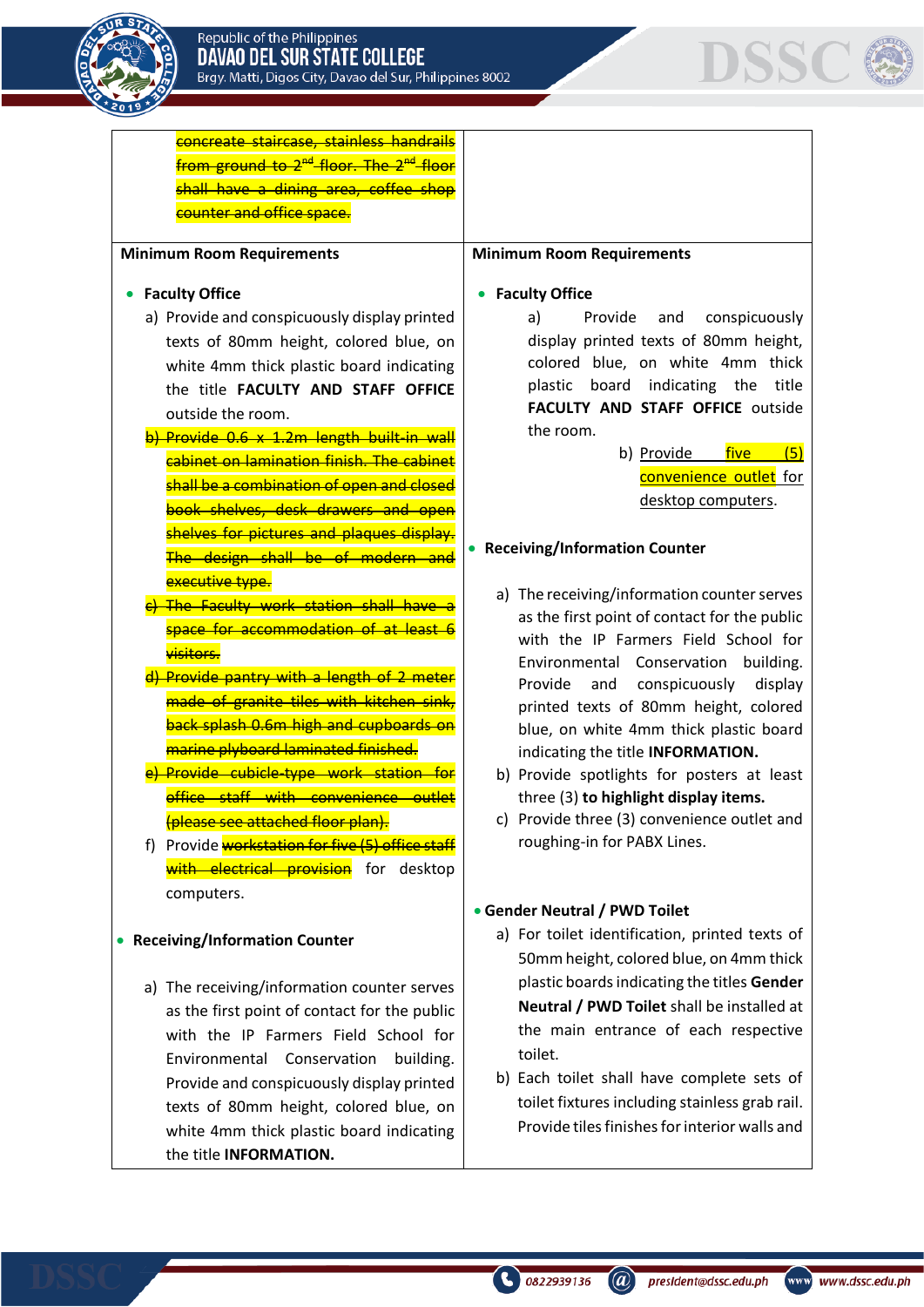



- b) **Area provided shall be adequate for** display of (2' x 3') posters or other relevant informative display items. **Lightings shall be provided to highlight display items.**
- c) Provide **electrical outlets** and roughing-in for PABX Lines.

# • **Gender Neutral / PWD Toilet**

- a) For toilet identification, printed texts of 50mm height, colored blue, on 4mm thick plastic boards indicating the titles **Gender Neutral / PWD Toilet** shall be installed at the main entrance of each respective toilet.
- b) Each toilet shall have complete sets of toilet fixtures including stainless grab rail. Provide tiles finishes for interior walls and floors. (From Floor to ceiling. Ceiling height  $-2.4$  m)
- c) Toilet shall be compliant to BP 344 (accessibility law).

### • **Function Room**

The IP Farmers Field School for Environmental Conservation will accommodate trainees and classes. It is where the lecture activities and orientations will take off.

- a. Provide a conspicuously display printed texts of 80mm height, colored blue, on white 4mm thick plastic board indicating the title **Function Room** at the entrance.
- b. This room/area shall be enclosed with CMU walls with cement plastered finish and painted finish.

c. Provide 60 x 60 cm unglazed floor tiles.

#### Requirements:

- 1. Lecture space shall have a roughingin for interactive projector.
- 2. Provide circuit breaker control for electrical connections of tables.

floors. (From Floor to ceiling. Ceiling height  $-2.4$  m)

c) Toilet shall be compliant to BP 344 (accessibility law).

# • **Function Room**

The IP Farmers Field School for Environmental Conservation will accommodate trainees and classes. It is where the lecture activities and orientations will take off.

- a) Provide a conspicuously display printed texts of 80mm height, colored blue, on white 4mm thick plastic board indicating the title **Function Room** at the entrance.
- b) This room/area shall be enclosed with CMU walls with cement plastered finish and painted finish.

Requirements:

- 1. Lecture space shall have a roughingin for interactive projector.
- 2. Provide circuit breaker control for electrical connections of tables.
- 3. Provide eight (8) electrical convenience outlet, three (3) duplex convenience outlet and two (2) one gang three prong universal convenience outlet (flush type) for laboratory equipment.

president@dssc.edu.ph

www www.dssc.edu.ph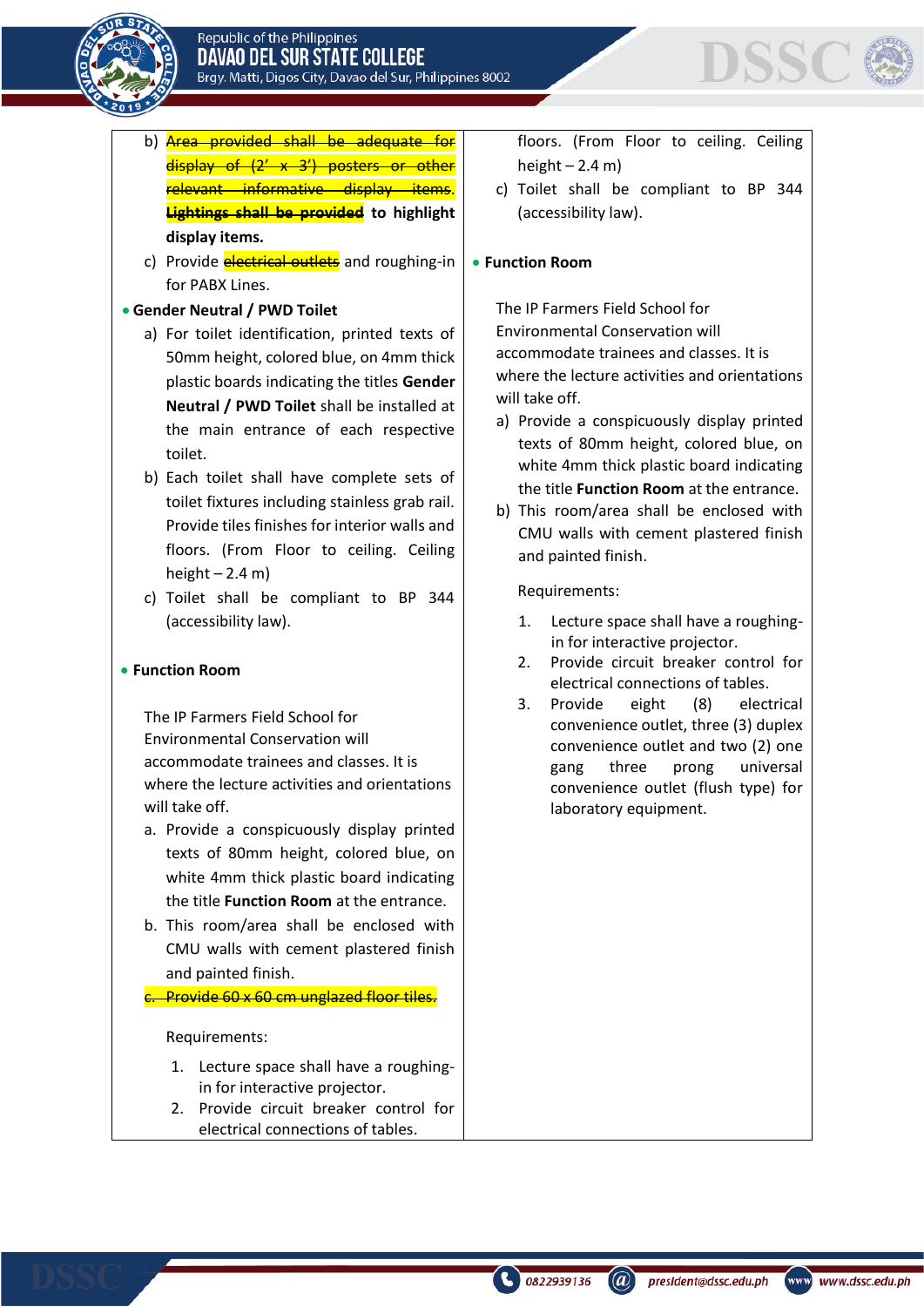



| eight<br>(8)<br>3.<br>Provide<br>electrical<br>convenience outlet, three (3) duplex<br>convenience outlet and two (2) one<br>universal<br>three<br>prong<br>gang<br>convenience outlet (flush type) for<br>laboratory equipment.<br><b>Good ventilation (refer to NATIONAL</b><br><b>BUILDING CODE OF THE PHILIPPINES)</b><br>and illumination (refer to NEC).<br><b>Conference/Seminar Hall with Pantry</b><br>a) Provide and conspicuously display printed<br>texts of 80mm height, colored blue, on<br>white 4mm thick plastic board indicating<br>the title CONFERENCE ROOM at the m<br>entrance.<br><b>III. BUILDING ARCHITECTURAL WORKS</b>                                                                                                                                                                                                                                                                                                                                                 | <b>III. BUILDING ARCHITECTURAL WORKS</b>                                                                                                                                                                                                                                                                                                                                                                                                                                                                                                                                                                                                                                                                                                                                                                                                                                                                              |
|---------------------------------------------------------------------------------------------------------------------------------------------------------------------------------------------------------------------------------------------------------------------------------------------------------------------------------------------------------------------------------------------------------------------------------------------------------------------------------------------------------------------------------------------------------------------------------------------------------------------------------------------------------------------------------------------------------------------------------------------------------------------------------------------------------------------------------------------------------------------------------------------------------------------------------------------------------------------------------------------------|-----------------------------------------------------------------------------------------------------------------------------------------------------------------------------------------------------------------------------------------------------------------------------------------------------------------------------------------------------------------------------------------------------------------------------------------------------------------------------------------------------------------------------------------------------------------------------------------------------------------------------------------------------------------------------------------------------------------------------------------------------------------------------------------------------------------------------------------------------------------------------------------------------------------------|
|                                                                                                                                                                                                                                                                                                                                                                                                                                                                                                                                                                                                                                                                                                                                                                                                                                                                                                                                                                                                   |                                                                                                                                                                                                                                                                                                                                                                                                                                                                                                                                                                                                                                                                                                                                                                                                                                                                                                                       |
| <b>Floor Plans:</b><br>a.<br>The structural, sanitary, electrical,<br>ப<br>plumbing and mechanical designs<br>are required to refer to architectural<br>plans and specifications in case of<br>discrepancies. If an engineering<br>design will have any possible conflict<br>or interference on the architectural<br>design, the latter may be adjusted<br>provided the aesthetic value will not<br>be compromised.<br>The architectural and engineering<br>design plans shall be consistent all<br>through out in terms of dimensions<br>and locations of columns, beams,<br>walls, roof line, conduits, pipes and<br>fixtures among others. Column and<br>beam grid lines shall also be<br>consistent in all the architectural<br>and engineering plans.<br><b>Public toilets shall have provisions</b><br>and fixtures for persons with<br>disability as required by BP 344. If<br>enough space allows, toilets<br>specially made and designated for<br>persons with disability is preferable. | <b>Floor Plans:</b><br>a.<br>The structural, sanitary, electrical,<br>⊔<br>plumbing and mechanical designs<br>refer<br>required<br>to<br>to<br>are<br>architectural<br>plans<br>and<br>specifications<br>in<br>case<br>οf<br>discrepancies. If an engineering<br>design will have any possible<br>conflict or interference on the<br>architectural design, the latter may<br>be adjusted provided the aesthetic<br>value will not be compromised.<br>The architectural and engineering<br>⊔<br>design plans shall be consistent all<br>through out in terms of dimensions<br>and locations of columns, beams,<br>walls, roof line, conduits, pipes and<br>fixtures among others. Column and<br>beam grid lines shall also be<br>consistent in all the architectural<br>and engineering plans.<br>b. Walls:<br>Exterior walls shall be 4" thick CHB<br>(600 psi), while interior walls shall<br>4" thick CHB (600psi). |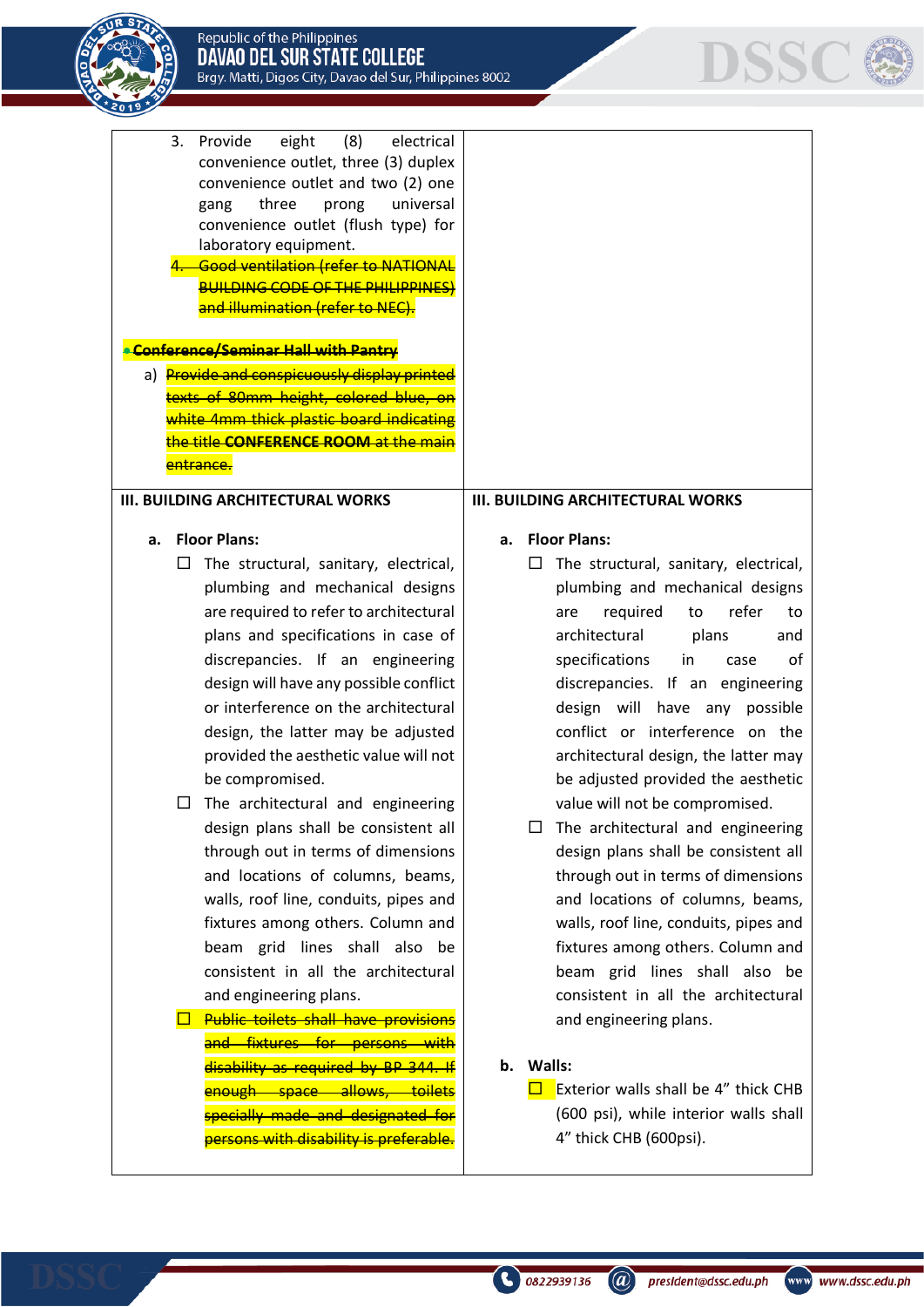

# DSSC

# **b. Walls:**

- $\square$  Exterior walls shall be 4" thick CHB (600 psi), while interior walls shall 4" thick CHB (600psi). This is indicative of the finished wall thickness including the plastering and tile works.
- T Toilet wall shall be 600mm 600mm glazed tile.
- $\Box$  Layout and work on wall tiles must be aligned, plumb, level and square.
- $\Box$  All edges, corners, and intersections of toilet tiles shall be provided with aluminum tile trims.
- $\Box$  Tile color and design shall be approved first before installation.
- $\square$  Present blow-up plan including detail section/elevations (to show all sides of the room) and spot details on a scale of not smaller than 1:50m. Indicate dimensions, elevations, clearances, center lines, slopes, fixture type, finishes and accessories.
- $\square$  Provide fixture detail and accessories including mounting heights from finish floor levels.
- $\Box$  Folding Partitions for the Function Room/Conference shall be Fabric Coated Folding Partitions.

#### **c. Floors:**

- $\Box$  If floor tiles in two adjacent rooms with different material, color or design meet at the door opening, the cut shall be located middle of the door thickness when in a closed position. Provide details in the floor pattern design.
- $\Box$  Floors at the openings of toilets for persons with disability shall be sloping. Indicate in the plans and sections.
- $\Box$  Layout and work on wall tiles must be aligned, plumb, level and square.
- $\Box$  All edges, corners, and intersections of toilet tiles shall be provided with aluminum tile trims.
- $\Box$  Tile color and design shall be approved first before installation.
- $\square$  Present blow-up plan including detail section/elevations (to show all sides of the room) and spot details on a scale of not smaller than 1:50m. Indicate dimensions, elevations, clearances, center lines, slopes, fixture type, finishes and accessories.
- $\square$  Provide fixture detail and accessories including mounting heights from finish floor levels.
- $\Box$  Folding Partitions for the Function Room/Conference shall be Fabric Coated Folding Partitions.
- **c. Floors:**
	- $\Box$  Floors at the openings of toilets for persons with disability shall be sloping. Indicate in the plans and sections.
	- $\Box$  Lay out and work on floor tiles must be aligned, plumb, level, and square.
	- $\Box$  Use Steel Decking for 2<sup>nd</sup> Floor slab with minimum thickness of 0.8mm.
- **d. Ceiling Works:**
	- $\Box$  The following rooms shall have ceiling height of:
		- d. ground floor rooms & offices 3000 mm from finish floor line to ceiling line
		- e. Second floor rooms & offices 2900mm from finish floor line to ceiling line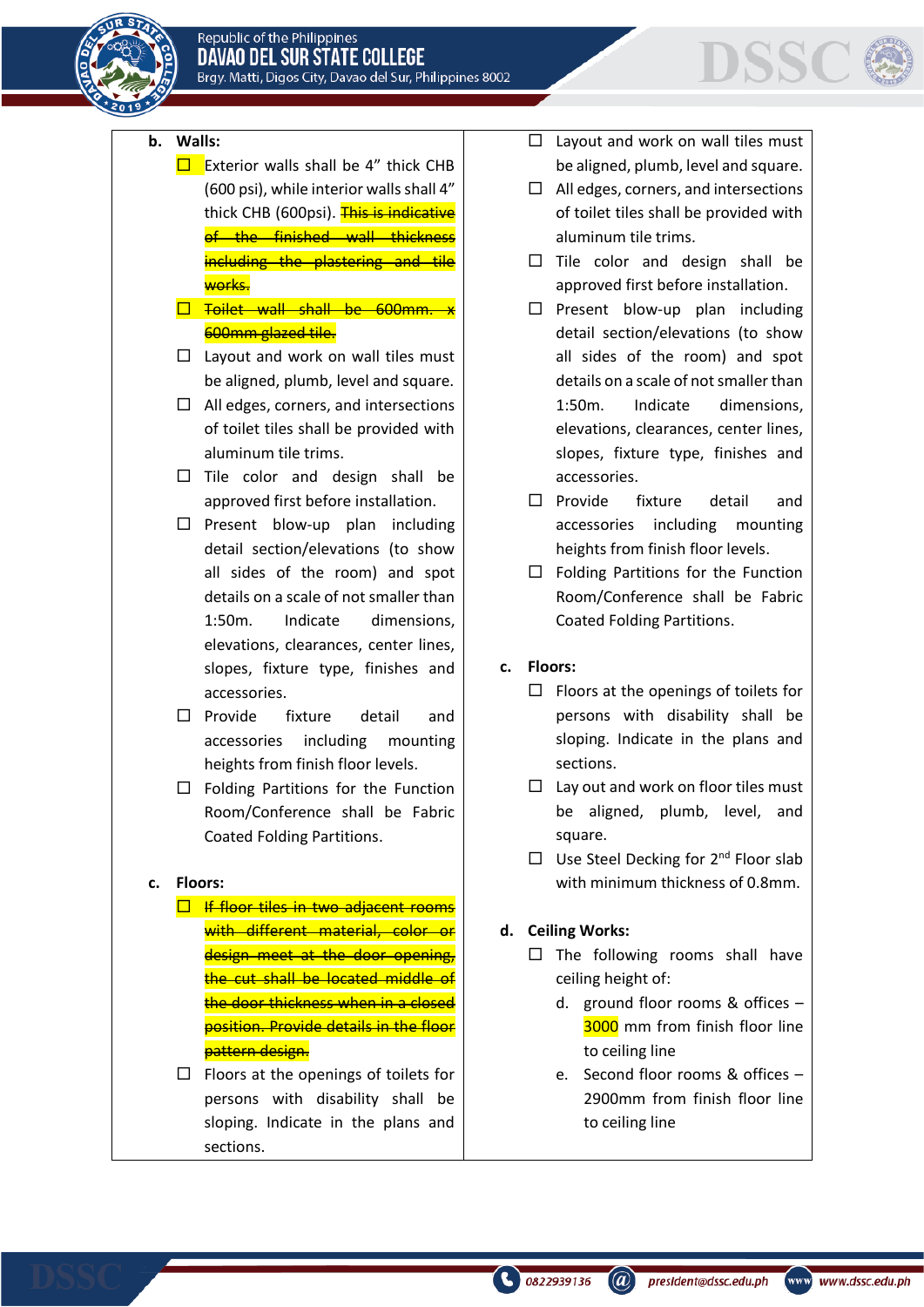# $\square$  Toilet floor tiles shall be non-skid 600mm x 600mm.

- $\Box$  The size of the floor tile of the lobby and corridor shall not be less than 600mm. x 600mm. Indicate the tile pattern.
- $\Box$  Lay out and work on floor tiles must be aligned, plumb, level, and square.
- $\square$  Tile color and design shall be approved first before installation.
- $\Box$  Use Steel Decking for 2<sup>nd</sup> Floor slab with minimum thickness of 0.8mm.

# **d. Ceiling Works:**

- $\Box$  The following rooms shall have ceiling height of:
	- a. ground floor rooms & offices 3200 mm from finish floor line to ceiling line
	- b. Second floor rooms & offices 2900mm from finish floor line to ceiling line
	- c. All toilets– 2400mm from finish floor line to ceiling line
- $\square$  Ceiling finishes shall be of type appropriate to the location where it is applied. Ceiling material shall be of premium grade and quality performance; easily replaced and maintained. Ceiling height for areas with special aesthetic treatment, e.g., lobby shall be proportional to the area or room or as required by the designer. However, this shall not be lower than 3200 mm. Provide details.
- $\Box$  For board ceiling (gypsum, fiber cement, particle etc. of size 1200mm x 2400mm) construct in maximum cut size of 600mm x 600mm (maximum) to avoid injury or damage in case of falls.

f. All toilets– 2400mm from finish floor line to ceiling line

**DSSC** 

- $\square$  Ceiling finishes shall be of type appropriate to the location where it is applied. Ceiling material shall be of premium grade and quality performance; easily replaced and maintained. Ceiling height for areas with special aesthetic treatment, e.g., lobby shall be proportional to the area or room or as required by the designer. However, this shall not be lower than 3000 mm. Provide details.
- $\Box$  For board ceiling (gypsum, fiber cement, particle etc. of size 1200mm x 2400mm) construct in maximum cut size of 600mm x 600mm (maximum) to avoid injury or damage in case of falls.
- $\square$  Should connections be inevitable; provide intervals such as false beams, bands, strips to conceal ends.
- $\square$  Ceiling at eaves or at other open/exposed areas shall be designed with wind load considerations.
- $\Box$  Provide manholes for maintenance work, where applicable.
- $\Box$  Soffit of exterior beams and slabs shall have drip moulds to prevent damage due to water sipping into the eaves or ceiling. Section details shall be required to show the drip mould.
- $\Box$  Indicate on plan ceiling finishes, lighting and other ceiling fixtures and accessories.
- $\square$  Ceiling height relative and in reference to the finish floor line shall be indicated in the reflected ceiling plan in each room with

 $\binom{1}{2}$  0822939136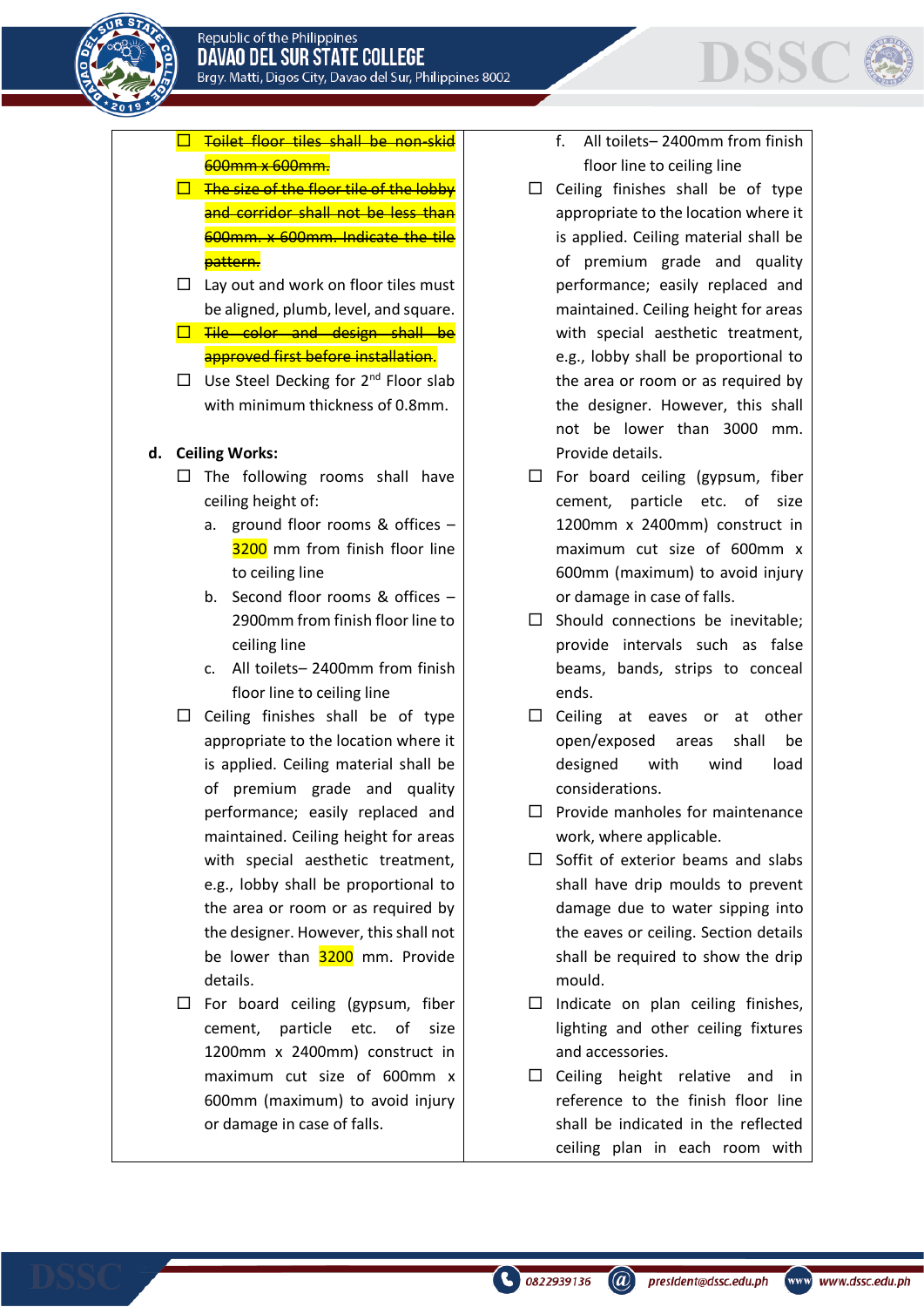

- $\square$  Should connections be inevitable; provide intervals such as false beams, bands, strips to conceal ends.
- $\square$  Ceiling at eaves or at other open/exposed areas shall be designed with wind load considerations.
- $\Box$  Provide manholes for maintenance work, where applicable.
- $\Box$  Soffit of exterior beams and slabs shall have drip moulds to prevent damage due to water sipping into the eaves or ceiling. Section details shall be required to show the drip mould.
- $\square$  Indicate on plan ceiling finishes, lighting and other ceiling fixtures and accessories.
- $\square$  Ceiling height relative and in reference to the finish floor line shall be indicated in the reflected ceiling plan in each room with boxed dimensions. This is to ensure that the ceiling heights of all rooms are established whether or not reflected in the sections.
- $\Box$  The description and location of the fixtures, e.g. lighting, smoke detectors, exhaust fans, in the reflected ceiling plans shall be consistent with the electrical plan.
- $\square$  Provide details for ceiling features like dropped ceiling or cove ceiling, etc.

# **e. Architectural Metals:**

- $\Box$  Railings must be 304 stainless steel.
- $\Box$  Other metals for decorative purposes.
- **f. Door and Windows:**

boxed dimensions. This is to ensure that the ceiling heights of all rooms are established whether or not reflected in the sections.

- $\Box$  The description and location of the fixtures, e.g. lighting, smoke detectors, exhaust fans, in the reflected ceiling plans shall be consistent with the electrical plan.
- $\Box$  Provide details for ceiling features like dropped ceiling or cove ceiling, etc.
- **e. Architectural Metals:**
	- $\Box$  Railings must be 304 stainless steel.
	- $\square$  Other metals for decorative purposes.

# **f. Door and Windows:**

- $\Box$  Major rooms that require security shall have sturdy doors e.g. kiln dried wooden panel door with sanding sealer finish with top coat clear
- $\Box$  Toilets and other wet areas shall have kiln dried wooden panel door with sanding sealer finish with top coat clear.
- $\Box$  Door finish and color shall be approved first before application.
- $\Box$  Windows shall be awning type with 6mm thk. Clear glass on anolok framing.
- $\Box$  Window sills shall be slightly sloped outwards to prevent damage to windows and paint due to water seepage. Section details shall be required to show this slope.
- $\Box$  All doors shall swing outwards and as required by the Fire Code of the Philippines.
- $\square$  Door jambs must be kiln dried with no moulding/casing installed on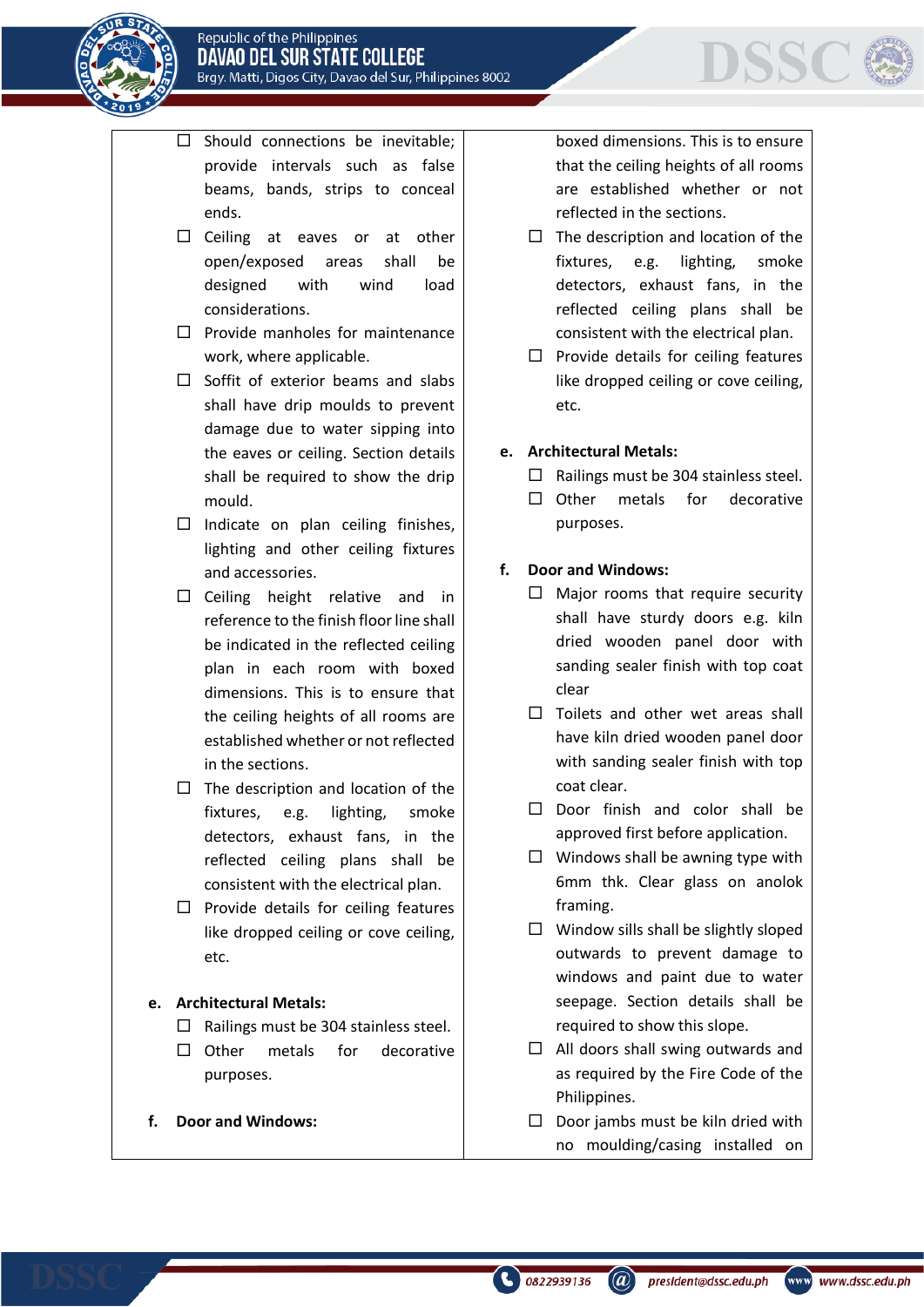



- $\Box$  Major rooms that require security shall have sturdy doors e.g. kiln dried wooden panel door with sanding sealer finish with top coat clear
- $\Box$  Toilets and other wet areas shall have kiln dried wooden panel door with sanding sealer finish with top coat clear.
- $\Box$  Door finish and color shall be approved first before application.
- $\Box$  Windows shall be awning type with 6mm thk. Clear glass on anolok framing.
- $\Box$  Window sills shall be slightly sloped outwards to prevent damage to windows and paint due to water seepage. Section details shall be required to show this slope.
- $\Box$  All doors shall swing outwards and as required by the Fire Code of the Philippines.
- $\square$  Door jambs must be kiln dried with no moulding/casing installed on concrete walls shall have construction grooves all around. Provide details.
- $\Box$  All doors and windows shall have reinforced concrete lintel beams. Provide details.
- Provide Door and Window schedules indicating the type of door or window, the number of sets, the locations/s of the door or window, the materials and accessories and other special specifications, e.g. color or finish, operation system and the detailed elevation and plan (where necessary).

#### **g. Stairs and Corridors:**

concrete walls shall have construction grooves all around. Provide details.

DSSC

- $\Box$  All doors and windows shall have reinforced concrete lintel beams. Provide details.
- $\square$  Provide Door and Window schedules indicating the type of door or window, the number of sets, the locations/s of the door or window, the materials and accessories and other special specifications, e.g. color or finish, operation system and the detailed elevation and plan (where necessary).

### **g. Stairs and Corridors:**

- $\Box$  Regular stairs shall have risers at 178mm. high and treads at 300mm. wide. Handrails shall be 900mm. high.
- $\Box$  Stair near the function room must be made of steel, painted finished; stair near the Gender Neutral/PWD Toilet must be made of reinforced concrete.
- $\square$  Present blow-up plan including detail/section/ elevation and spot details for all stairs, fire exits, and ramps on a scale of not smaller than 1:50 m. Indicate dimensions and finishes.

#### **h. Fixtures and Accessories:**

- $\Box$  Three-way electrical light switches shall be provided at the foot and the top of the stairs per floor. Likewise, at both ends of a long corridor.
- $\square$  Electrical light switches shall be located by the knob side of the door.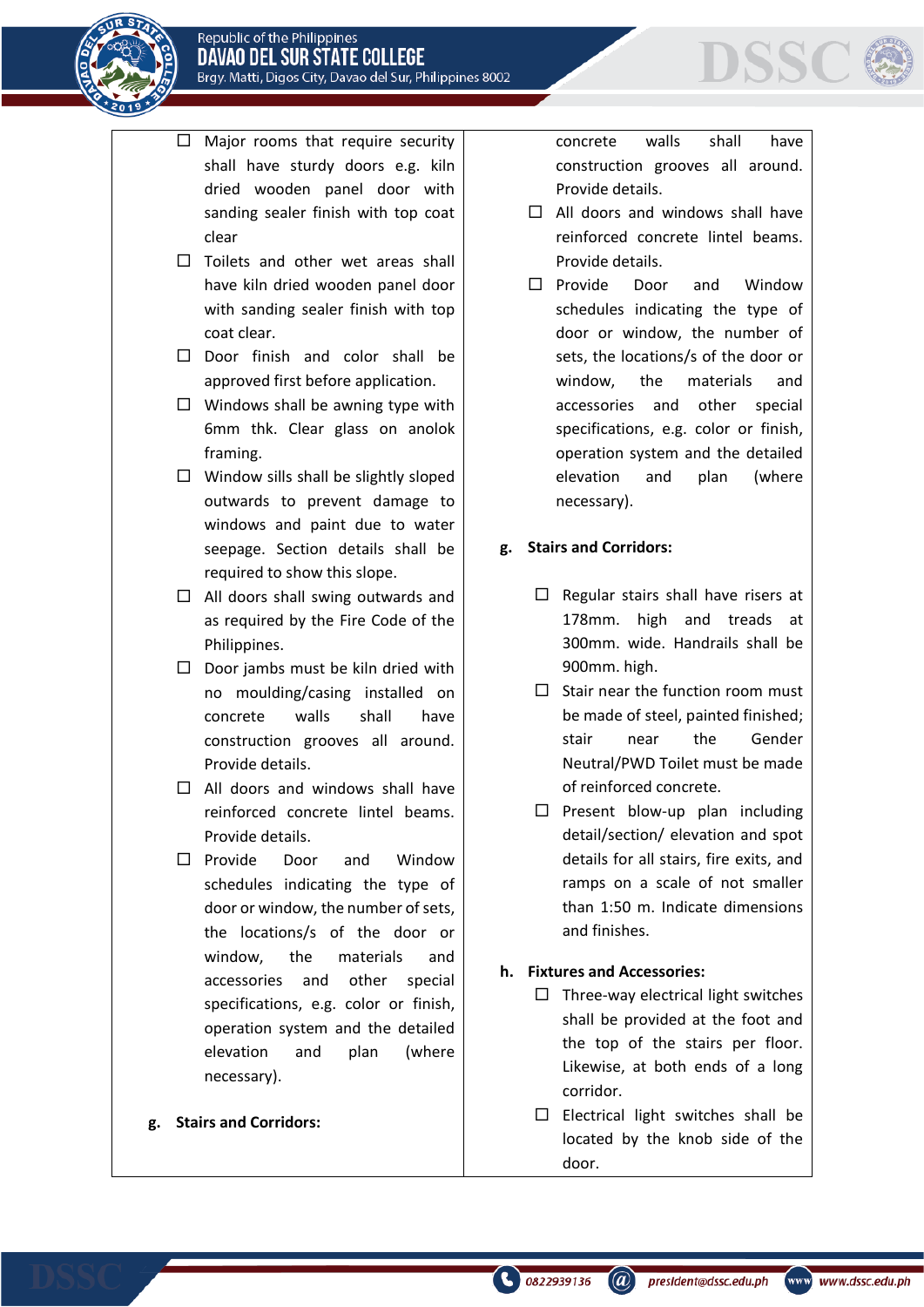

- $\Box$  Regular stairs shall have risers at 178mm. high and treads at 300mm. wide. Handrails shall be 900mm. high. **Clearances shall conform to** the requirements of the Fire Code of the Philippines.
- $\Box$  Stair near the function room must be made of steel, painted finished; stair near the Gender Neutral/PWD Toilet must be made of reinforced concrete.

**Hallway shall be complied** according to the plan.

 $\Box$  Present blow-up plan including detail/section/ elevation and spot details for all stairs, fire exits, and ramps on a scale of not smaller than 1:50 m. Indicate dimensions and finishes.

# **h. Fixtures and Accessories:**

- $\Box$  Three-way electrical light switches shall be provided at the foot and the top of the stairs per floor. Likewise, at both ends of a long corridor.
- $\square$  Electrical light switches shall be located by the knob side of the door.
- $\square$  Electrical switches and outlets shall be installed plumb and level.
- $\Box$  Toilets for PWD shall always be provided with stainless steel handrails in conformity to the requirements of BP 344.
- $\square$  Toilets shall be provided with exhaust system.
- $\Box$  A drainage line shall be provided for window-type air-conditioners. Likewise, split-type air-conditioners located in the interior part of the building shall be so located adjacent to areas with drainage lines, e.g. toilets, downspouts.

 $\Box$  Electrical switches and outlets shall be installed plumb and level.

**DSSC** 

- $\Box$  Toilets for PWD shall always be provided with stainless steel handrails in conformity to the requirements of BP 344.
- $\square$  Toilets shall be provided with exhaust system.
- $\Box$  A drainage line shall be provided for window-type air-conditioners. Likewise, split-type airconditioners located in the interior part of the building shall be so located adjacent to areas with drainage lines, e.g. toilets, downspouts.

# **i. Roofing Works:**

- $\Box$  The section of the roof gutters shall be designed, in case of a clogged downspout, so that the overflow of water will be directed outside of the building and not towards the eaves or interior ceiling to prevent any damage. Provide details.
- $\Box$  Avoid valley or inside gutters in roof design. But in cases required in aesthetic design, valley or inside gutters shall be in and the section shall be designed with a capacity for big volume to prevent any damage due to overflow. Provide details.
- $\Box$  Rafter or Truss use A36 or A6 steel members
- $\square$  Parapets, designed as a roof protection from the winds, must be designed to satisfy the preceding parameters. Provide details.
- $\Box$  The slope of the roof shall not be less than 5 degrees.
- $\Box$  Indicate roof finish/es, slope and slope direction.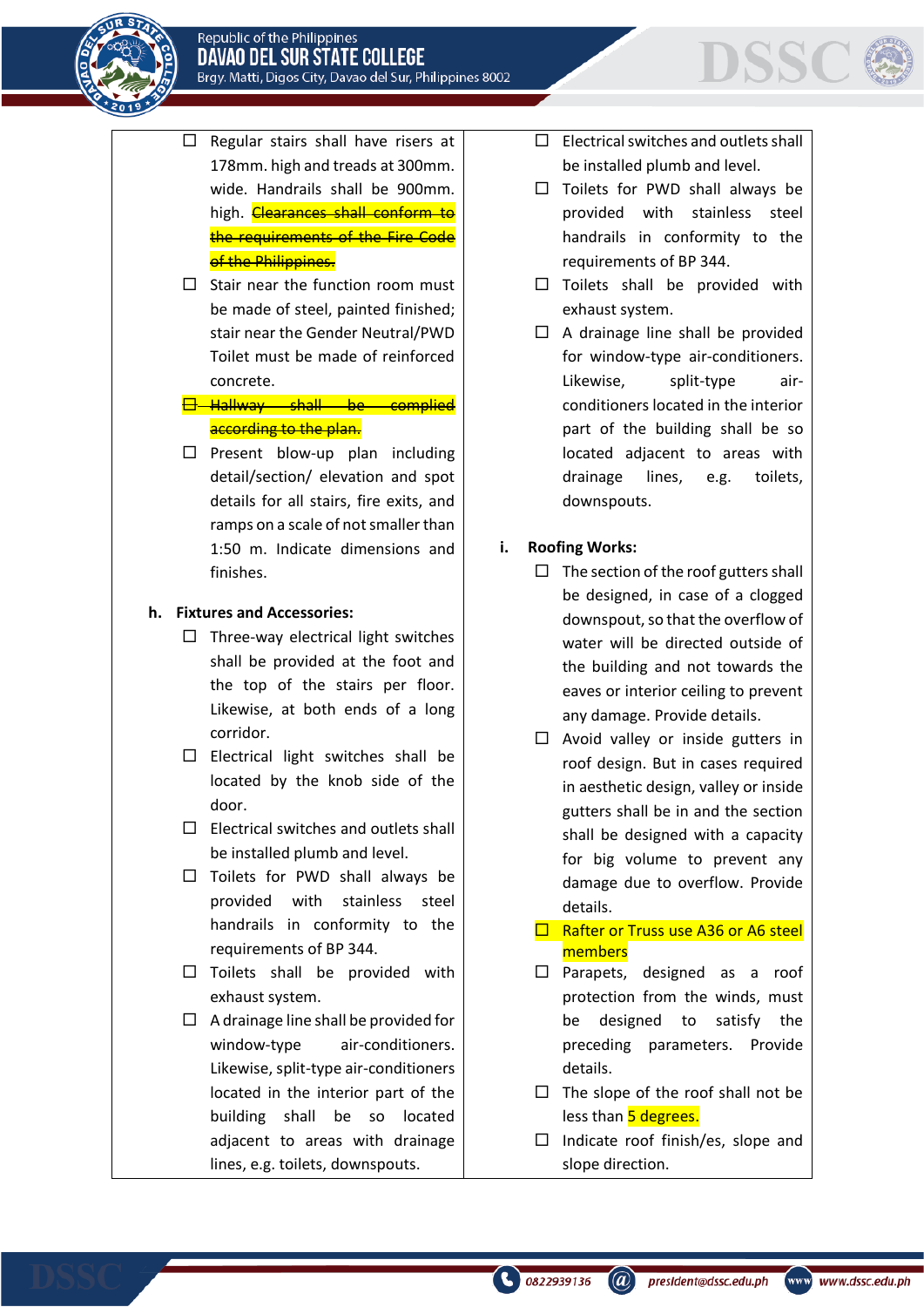



# **i. Roofing Works:**

- $\Box$  The section of the roof gutters shall be designed, in case of a clogged downspout, so that the overflow of water will be directed outside of the building and not towards the eaves or interior ceiling to prevent any damage. Provide details.
- $\Box$  Avoid valley or inside gutters in roof design. But in cases required in aesthetic design, valley or inside gutters shall be in and the section shall be designed with a capacity for big volume to prevent any damage due to overflow. Provide details.
- Parapets, designed as a roof protection from the winds, must be designed to satisfy the preceding parameters. Provide details.
- $\Box$  The slope of the roof shall not be less than 15 degrees.
- $\Box$  Indicate roof finish/es, slope and slope direction.
- $\Box$  Indicate gutter finish.
- $\Box$  Indicate exterior building wall line (hidden line).
- $\Box$  Indicate location of down spouts.
- $\Box$  Provide details for gutters & down spouts.

### **j. Painting:**

- $\Box$  Painted ceiling shall be in at least latex finish, while cornices and mouldings shall be in gloss enamel finish.
- $\Box$  Use elastomeric paint atleast 2 coats for interior walls.
- $\Box$  Use elastomeric paint atleast 2 coats for exterior walls with top coat clear finish.
- $\Box$  Indicate gutter finish.
- $\Box$  Indicate exterior building wall line (hidden line).
- $\Box$  Indicate location of down spouts.
- $\Box$  Provide details for gutters & down spouts.

# **j. Painting:**

- $\Box$  Painted ceiling shall be in at least latex finish, while cornices and mouldings shall be in gloss enamel finish.
- $\Box$  Use elastomeric paint atleast 2 coats for interior walls.
- $\Box$  Use elastomeric paint atleast 2 coats for exterior walls with top coat clear finish.
- $\Box$  All painting works shall be fullputty.
- $\Box$  Paint color and shade shall be approved first before application.

### **k. Fire Protection:**

 $\Box$  Provide four (4) extinguisher ABC Type 10 pounds (hallways, faculty, function room/conference room)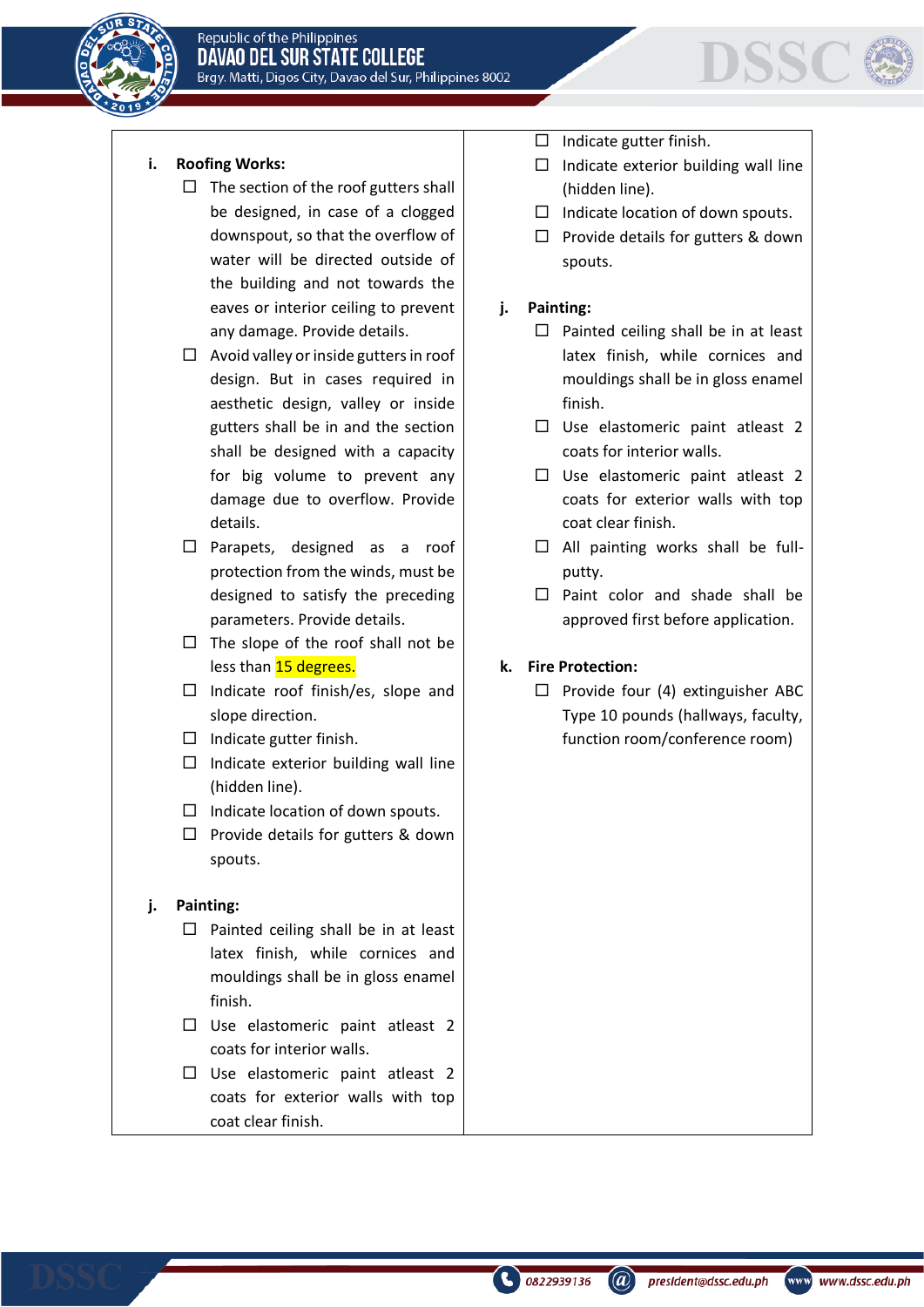



|                | All painting works shall be full-<br>□       |                |                                          |
|----------------|----------------------------------------------|----------------|------------------------------------------|
|                | putty.                                       |                |                                          |
|                | Paint color and shade shall be<br>$\Box$     |                |                                          |
|                | approved first before application.           |                |                                          |
| k.             | <b>Fire Protection:</b>                      |                |                                          |
|                | Provide four (4) extinguisher ABC<br>ப       |                |                                          |
|                | Type 10 pounds (hallways, faculty,           |                |                                          |
|                | function room/conference room)               |                |                                          |
|                |                                              |                |                                          |
|                | V. Summary of Materials                      |                | V. Summary of Materials                  |
| $\Box$         | Materials to be used shall be fire-          | $\Box$         | Materials to be used shall be fire-      |
|                | resistant, non-toxic, moisture-resistant     |                | resistant, non-toxic, moisture-resistant |
|                | and termite-resistant, e.g. fiber cement     |                | and termite-resistant, e.g. fiber cement |
|                | board, light-gauge steel frame, polyvinyl    |                | light-<br>gauge steel frame,<br>board,   |
|                | chloride ceiling panels                      |                | polyvinyl chloride ceiling panels        |
|                | Wet areas, e.g. toilets shall use non-       | $\Box$         | Heavy traffic areas, e.g. lobby, and     |
|                | skid/non-slip vitrified ceramic floor tiles. |                | corridor shall use heavy-duty seamless   |
| $\Box$         | Heavy traffic areas, e.g. lobby, and         |                | synthetic granite floor tiles.           |
|                | corridor shall use heavy-duty seamless       | $\Box$         | Roofing sheets shall be (0.4mm) pre-     |
|                | synthetic granite floor tiles.               |                | painted rib type, long-span and pre-     |
|                | Metal rod hangers with adjustable clips,     |                | formed.                                  |
|                | and not galvanized iron wires, shall be      | $\Box$         | Use aluminum radiant heat barrier on     |
|                | used to support and suspend the              |                | pre painted rib type roof.               |
|                | aluminum T-runners and light gauge           | $\Box$         | Install G.I. wire gauge no. 16 spaced at |
|                | metal furrings.                              |                | 30cm diagonal for Aluminum radiant       |
| ப              | Roofing sheets shall be (0.4mm) pre-         |                | heat barrier insulation; as to location  |
|                | painted rib type, long-span and pre-         |                | refer to details.                        |
|                | formed.                                      |                |                                          |
| П              | Use aluminum radiant heat barrier on         |                |                                          |
|                | pre painted rib type roof.                   |                |                                          |
| ப              | Install G.I. wire gauge no. 16 spaced at     |                |                                          |
|                | 30cm diagonal for Aluminum radiant           |                |                                          |
|                | heat barrier insulation; as to location      |                |                                          |
|                | refer to details.                            |                |                                          |
|                | <b>DESIGN PARAMETERS (STRUCTURAL/CIVIL</b>   |                | DESIGN PARAMETERS (STRUCTURAL/CIVIL      |
| <b>WORKS</b> ) |                                              | <b>WORKS</b> ) |                                          |
| Ι.             | <b>Code and Standards</b>                    | Ι.             | <b>Code and Standards</b>                |
|                | The Civil/Structural Design shall be in      |                | The Civil/Structural Design shall be in  |
|                | accordance with the following Codes          |                | accordance with the following Codes      |
|                |                                              |                |                                          |
|                | and Standards                                |                | and Standards                            |

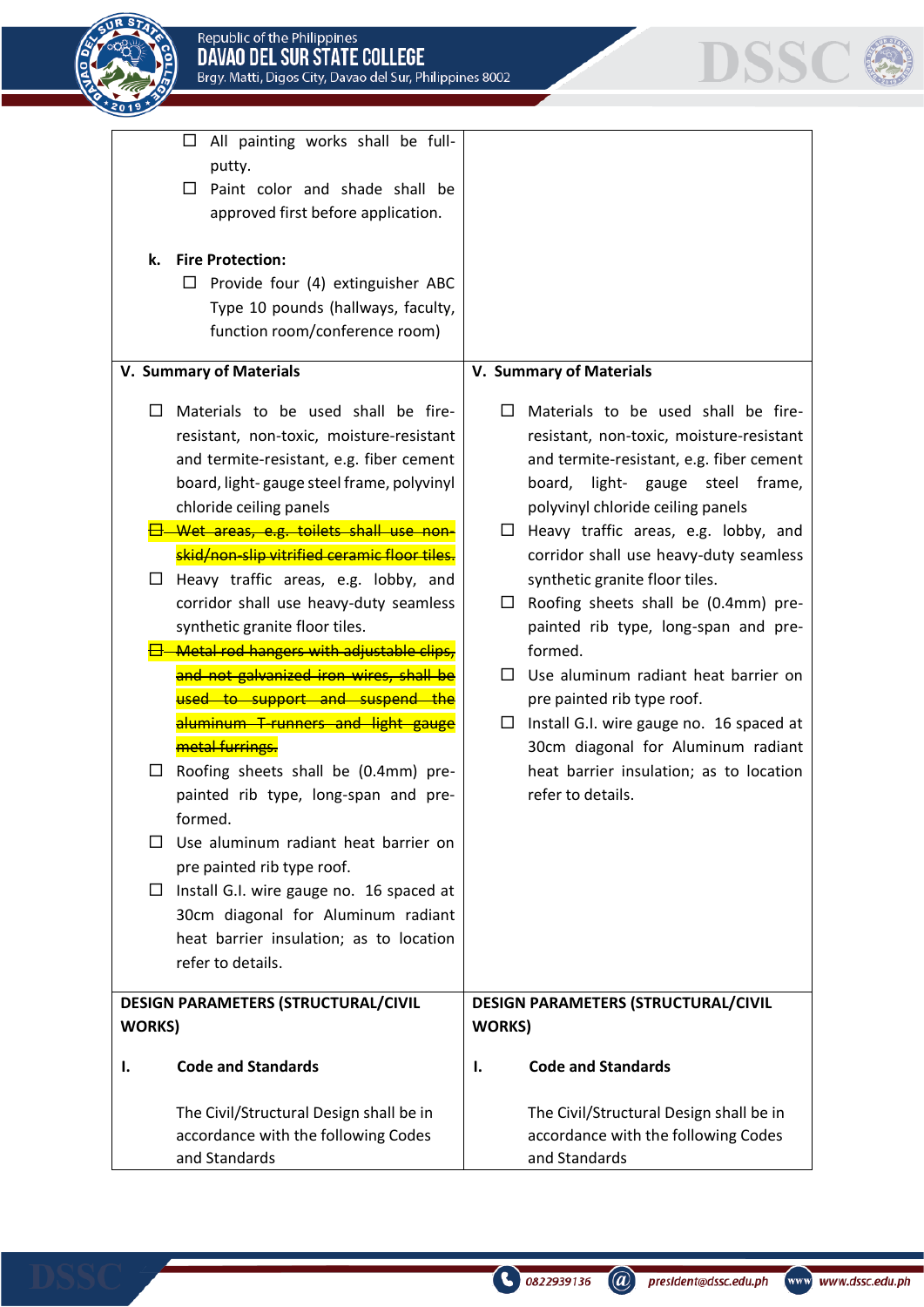



#### Codes

- 1. National Structural Code of the Philippines (NSCP) 2001
- 2. National Building Code of the Philippines and its revised IRR
- 3. Accessibility Law
- 4. Local Codes and

#### Ordinances Standards

- 1. Bureau of Product Standards (BPS)
- 2. Philippine National Standards (PNS)
- 3. DPWH Blue Book
- 4. American Concrete Institute (ACI)
- 5. American Society for Testing Materials (ASTM)
- 6. American Welding Society (AWS)

#### **II. Building**

- 1. This building should be designed using seismic importance factor of 1.25 for immediate occupancy category. Buildings should be designed in accordance with NSCP Requirements up to Magnitude 8 for those near seismic source Type A.
- 2. This building should be designed also using wind importance factor of 1.15 (especially for design of trusses/roofing system). Concrete gutters and parapet walls should be provided as additional protection to nearest active fault lines and with the DENR for geohazard mapping.
- 3. The structural designer should verify with Philippine Volcanology and nearest active fault lines and

#### Codes

- 1. National Structural Code of the Philippines (NSCP) 2001
- 2. National Building Code of the Philippines and its revised IRR
- 3. Accessibility Law
- 4. Local Codes and

#### Ordinances Standards

- 1. Bureau of Product Standards (BPS)
- 2. Philippine National Standards (PNS)
- 3. DPWH Blue Book
- 4. American Concrete Institute (ACI)
- 5. American Society for Testing Materials (ASTM)
- 6. American Welding Society (AWS)

#### **II. Building**

- 1. This building should be designed using seismic importance factor of 1.25 for immediate occupancy category. Buildings should be designed in accordance with NSCP Requirements up to Magnitude 8 for those near seismic source Type A.
- 2. This building should be designed also using wind importance factor of 1.15 (especially for design of trusses/roofing system). Concrete gutters and parapet walls should be provided as additional protection to nearest active fault lines and with the DENR for geo-hazard mapping.
- 3. The structural designer should verify with Philippine Volcanology and nearest active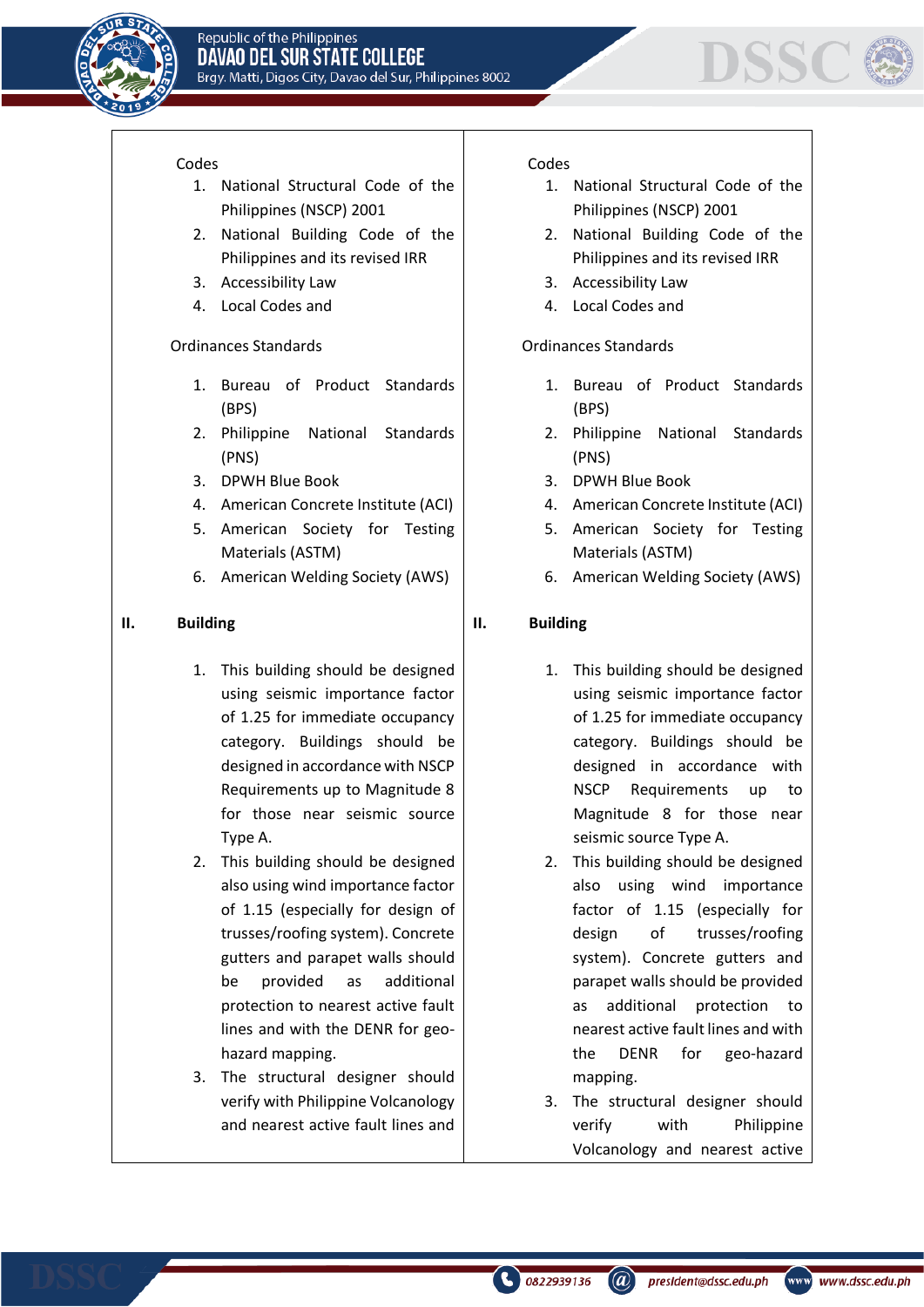

DSSC

with the DENR for geo-hazard mapping.

- Soil investigation (at least three bore holes) should be conducted to determine soil bearing capacity and recommended foundation design (applicable even for one storey structure).
- 5. The structural designer is encouraged to use fire-resistive and non-toxic materials.

# **III. Details – the following shall be provided:**

- 1. Connection details of beams and columns following the requirements of NSCP on confined areas.
- 2. Connection of rafter to beams and columns.

# **IV. Summary of Materials:**

- 1. Concrete shall be Portland cement and conforming to ASTM Specification C 150. Type I to Type II
- 2. Coarse Aggregates shall consist of washed crushed (3/4")
- 3. Concrete hollow block 4" thk. (600 psi) on all external walls cement plastered finished. CHB 4" thk. (600 psi) on all interior walls cement plastered finished.
- 4. Reinforcing Bars shall conform to PNS Grade 60 for 16mm dia. and above; PNS Grade 40 for 12mm dia. and below.
- 5. Structural steel W and S sections for Columns, Beams and Rafters shall conform with ASTM A36/A6M

fault lines and with the DENR for geo-hazard mapping.

- 4. The structural designer is encouraged to use fire-resistive and non-toxic materials.
- **III. Details – the following shall be provided:**
	- 1. Connection details of beams and columns following the requirements of NSCP on confined areas.
	- 2. Connection of rafter to beams and columns.

# **IV. Summary of Materials:**

- 1. Concrete shall be Portland cement and conforming to ASTM Specification C 150. Type I to Type II
- 2. Coarse Aggregates shall consist of washed crushed (3/4")
- 3. Concrete hollow block 4" thk. (600 psi) on all external walls cement plastered finished. CHB 4" thk. (600 psi) on all interior walls cement plastered finished.
- 4. Reinforcing Bars shall conform to PNS Grade 60 for 16mm dia. and above; PNS Grade 40 for 12mm dia. and below.
- 5. Structural steel (W or S section) for column, beams and plates and bars shall conform to ASTM specification A36/A6M.
- 6. Bolts and Studs shall conform with ASTM A 325
- 7. Welding electrodes shall be E60 or E 70 and conform with AWS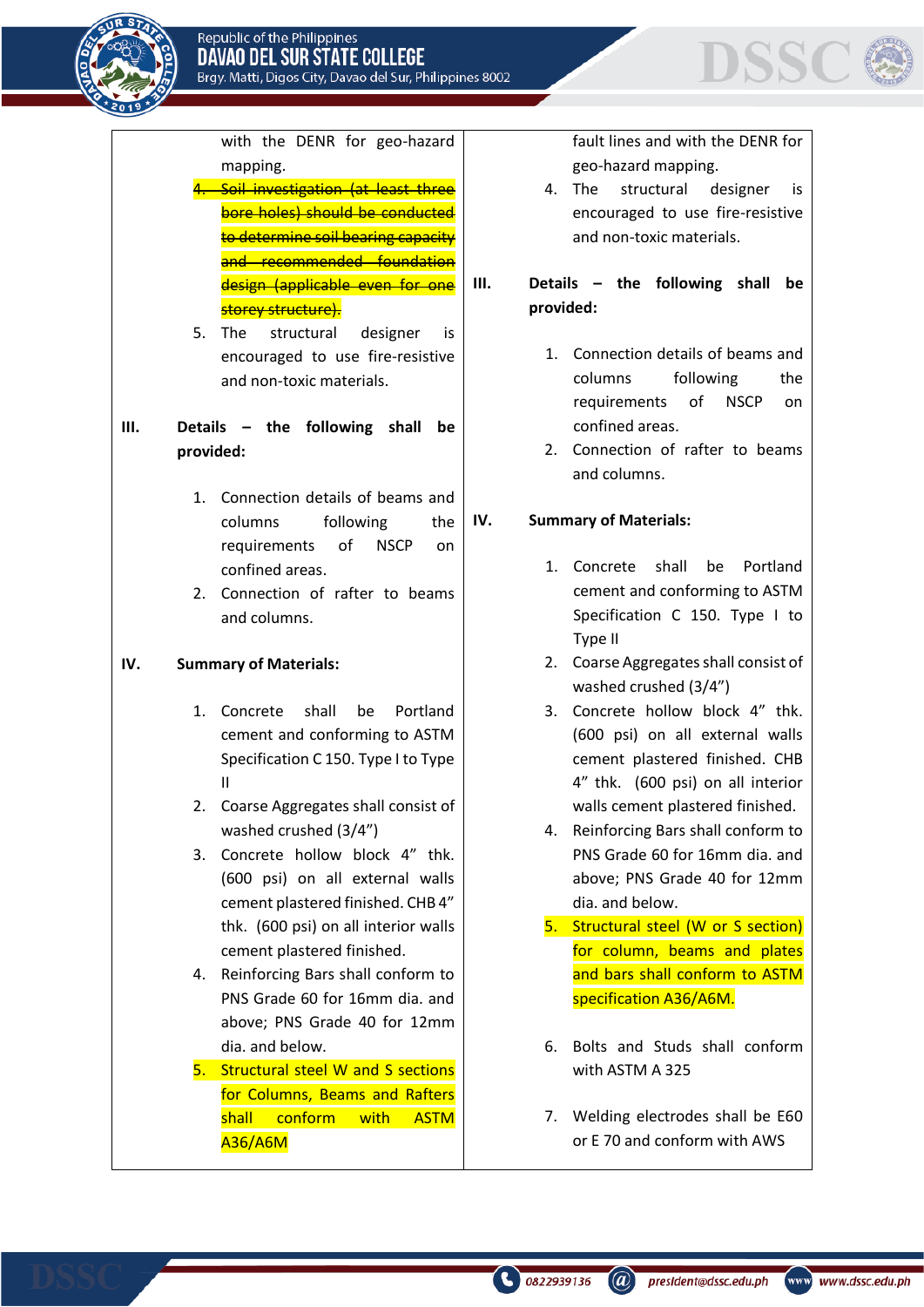

6. Bolts and Studs shall conform

with ASTM A 325



7. Welding electrodes shall be E60 or E 70 and conform with AWS **ELECTRICAL AND COMMUNICATION SYSTEM DESIGN PARAMETERS 1.3. Summary of Materials** 3. Panelboards and Circuit Breakers: The Panelboards and Circuit Breakers shall be equipped with moulded-case circuit breakers and shall be the type as indicated in the panelboard schedule and details.  $\Box$  Electrical Panel boards shall be power-coated, ground-bonded and with lockable covers.  $\square$  Panel boards shall be flush mounted with 2 pole Mouldedcase main circuit breaker and 2 pole din-rail type miniature circuit breakers for branch circuits.  $\Box$  Panel boards shall have earth and neutral terminals/bus.  $\square$  Provide moulded-case circuit breakers of frame, trip rating and interrupting capacity as shown on the drawings. The circuit breakers shall be quick make, quick break, thermalmagnetic, trip-indicating and shall have common trip on all multiple breakers with internal trip mechanism.  $\Box$  All current-carrying parts of the panelboards shall be plated. Provide solid neutral (S/N) assembly when required. The assembly shall be isolated from the enclosure. **DESIGN PARAMETERS 1.3. Summary of Materials** covers. circuits. trip mechanism.

# **ELECTRICAL AND COMMUNICATION SYSTEM**

- 3. Panelboards and Circuit Breakers: The Panelboards and Circuit Breakers shall be equipped with moulded-case circuit breakers and shall be the type as indicated in the panelboard schedule and details.
	- $\Box$  Electrical Panel boards shall be powder-coated, groundbonded and with lockable
	- $\Box$  Panel boards shall be flush mounted with 2 pole Mouldedcase main circuit breaker and 2 pole din-rail type miniature circuit breakers for branch
	- $\Box$  Panel boards shall have earth and neutral terminals/bus.
	- $\square$  Provide moulded-case circuit breakers of frame, trip rating and interrupting capacity as shown on the drawings. The circuit breakers shall be quick make, quick break, thermalmagnetic, trip-indicating and shall have common trip on all multiple breakers with internal
	- $\Box$  All current-carrying parts of the panelboards shall be plated. Provide solid neutral (S/N) assembly when required. The